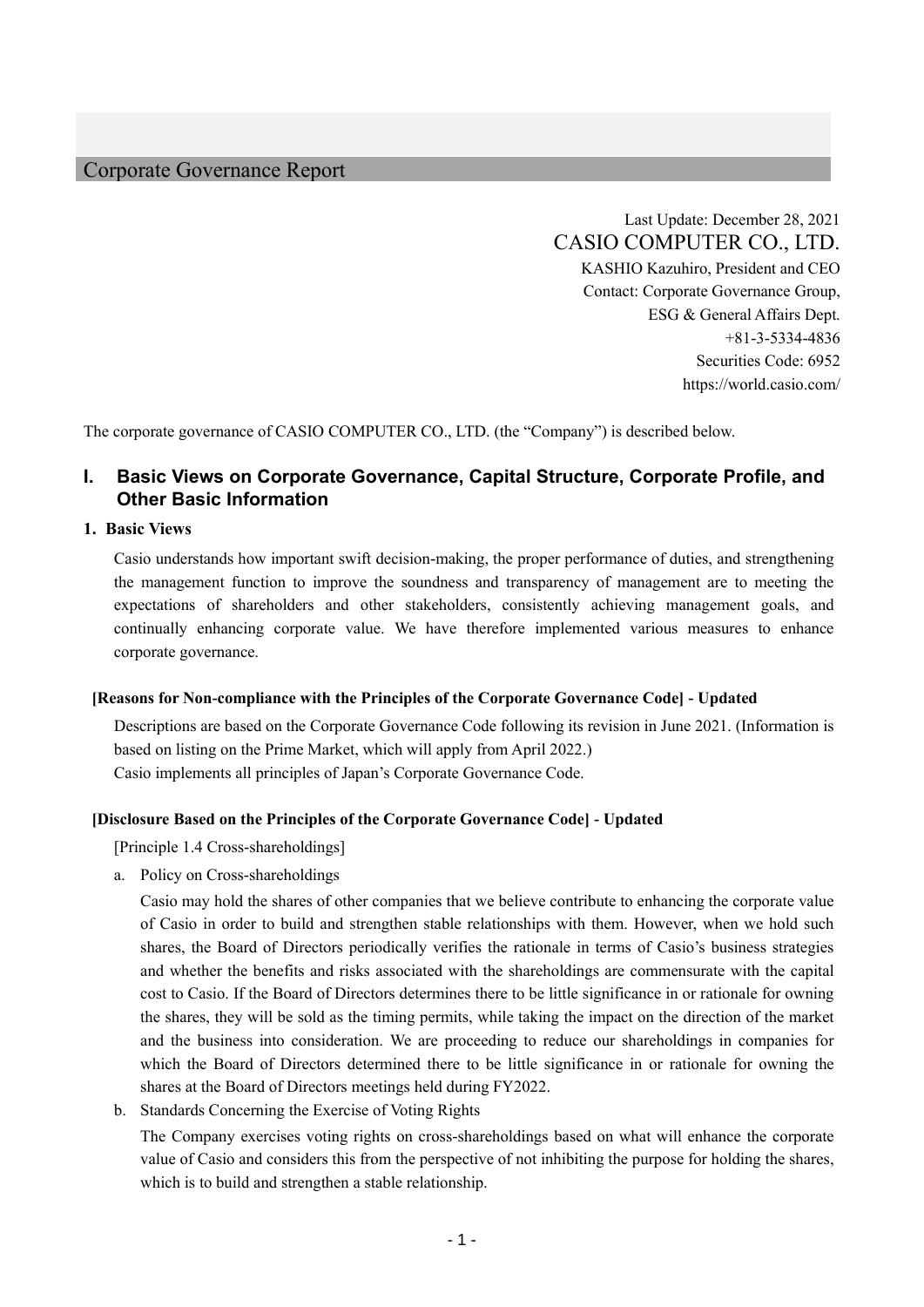#### [Principle 1.7 Related Party Transactions]

Competitive transactions by directors, transactions between a director and the Company, transactions involving a conflict of interests, and other such transactions are reported to and decided upon by the Board of Directors, based on the standards for referral to the board specified in the Rules for the Board of Directors. Transactions between related parties are also disclosed as specified in relevant laws and regulations.

### [Principle 2.4 Ensuring Diversity, Including Active Participation of Women]

■ Supplementary Principle 2.4.1 Ensuring Diversity when Promoting People to Core Human Resource Positions

Casio believes that it is people who produce innovation, and that the growth of employees is what makes a company grow. We consider the environment that foster this innovation to be "an environment that brings together diverse human resources" and "a diversified working environment," and we believe that it is important to "combine different values" on a daily basis in a working environment that facilitates encounters among people with diverse values, backgrounds, experiences, attributes, opinions, abilities, and work styles. Based on this perspective, the Company is working on initiatives to promote active participation of women, attract external human resources, and foster active roles for both young and senior employees in order to create an environment that will produce innovation.

As part of its effort to promote the active participation of women, Casio has appointed one woman as a director (Audit & Supervisory Committee member) to increase diversity in management. We also recognize the women in the workforce to be an extremely important asset for the Company, and we actively implement initiatives to select outstanding women as candidates for executive positions and support their development over the medium term, as well as to create an environment and structure that enable women to further demonstrate their abilities. In terms of quantifiable targets, Casio currently has a target of increasing the percentage of management positions held by women to 5% and the percentage of new graduate hires who are women to at least 25%. These targets are now being reviewed in light of the environment surrounding the Company and its management strategies.

With regard to the appointment of external and global human resources to management positions, Casio always strives to conduct fair and impartial evaluations without distinction and assign the right personnel to the right positions based on abilities and aptitudes. Although no quantifiable targets have been set at present, Casio believes it is important to create an environment where diverse human resources can demonstrate their abilities and play an increasingly active role.

In addition to the Message from the CHRO in the *Integrated Report 2021*, details of Casio's approach to human resources, key issues in Casio's human resource strategy, and the Company's corporate culture are presented in the *Sustainability Report* and at the Casio website.

- ・*Integrated Report*: https://world.casio.com/ir/library/annual/
- ・Sustainability website: https://world.casio.com/csr/
- ・*Sustainability Report*: https://world.casio.com/csr/report/

#### [Principle 2.6 Role of Corporate Pension Fund as an Asset Owner]

The Casio Computer Co., Ltd. Corporate Pension Fund manages corporate pension reserves. The fund assigns an executive board and a board of delegates based on the rules, and issues instructions to and outsources management of the pension assets to a fund management firm based on the Basic Policy on Management of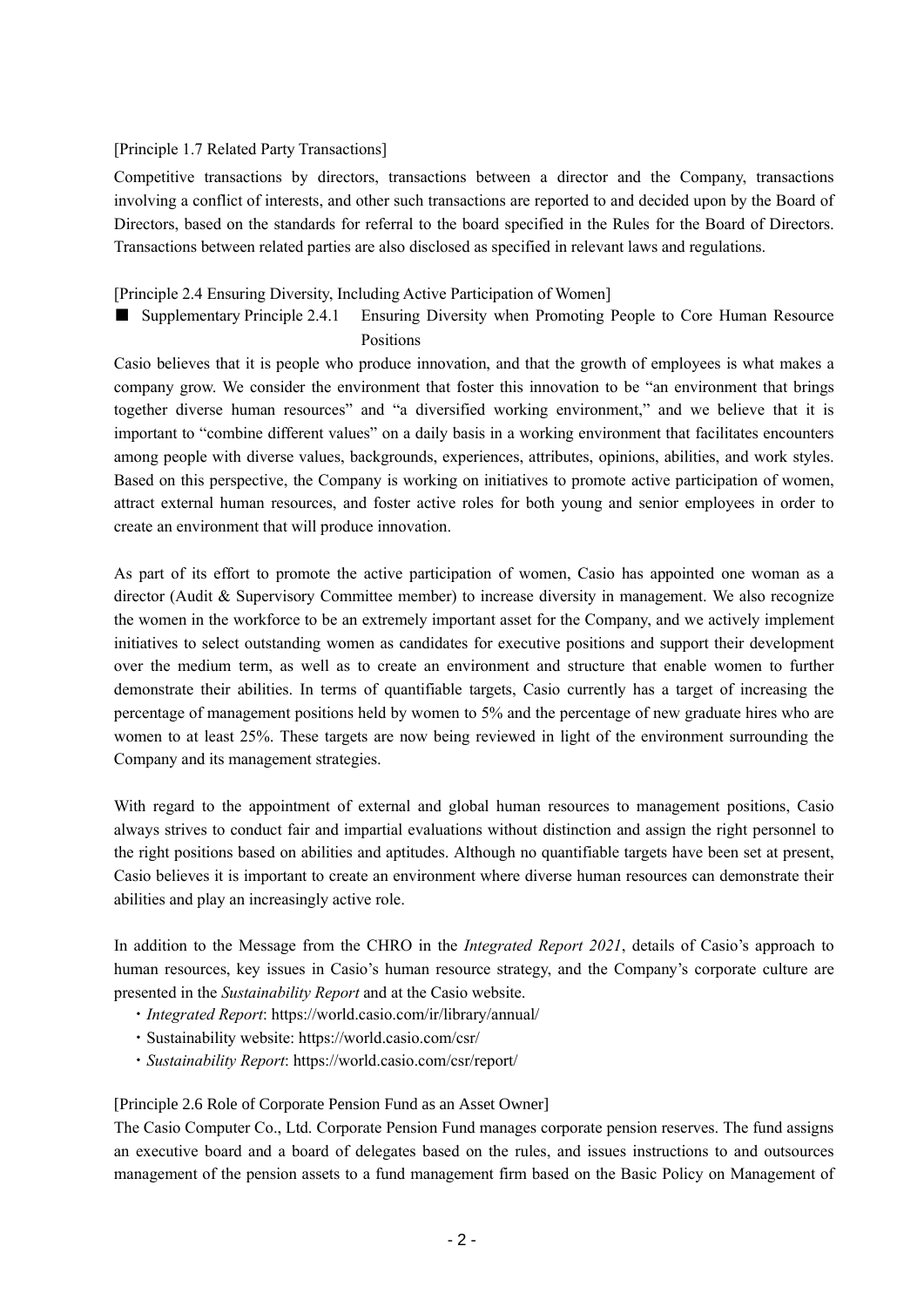Pension Assets. We have established an Asset Management Committee to serve as an advisory body to the executive board and board of delegates concerning planning and revising portfolio asset composition, evaluating the asset management firm, and other matters, and select the members of that committee, which include members from our finance division, thereby providing a system that enables proper monitoring of pension asset management. We will continue to develop and systematically assign personnel with expertise in asset management in the future and strengthen the system to ensure that conflicts of interests between the Company and beneficiaries can be properly managed.

[Principle 3.1 Full Disclosure]

■ Principle 3.1 i) Corporate Creed, Management Strategy, and Management Plan The corporate creed of Casio is "creativity and contribution." We view the mission of management to be achieving growth as a company and enhancing corporate value by contributing to society through our original ideas and innovative technology, which enable us to create new products where none existed before. The Company has also established The Charter of Creativity for Casio and The Casio Code of Conduct. These can be viewed at the Casio website: https://world.casio.com/corporate/principle/

■ Principle 3.1 ii) Basic Views and Basic Policy on Corporate Governance See Section I-1, Basic Views, and Section II-2, Matters Concerning the Functions of Business Execution, Auditing, Oversight, and Nomination and Compensation Decisions (Overview of Current Corporate Governance System), in this report.

■ Principle 3.1 iii) Policy and Procedure for Determining Compensation of Executive Management and **Directors** 

See "Disclosure of Policy on Determining Compensation Amounts and Calculation Methods" under "Director Compensation" in Section II-1, Organizational Composition and Operation, of this report.

■ Principle 3.1 iv) Policy and Procedure for Appointment and Dismissal of Executive Management and Nomination for Election and Dismissal of Directors and Audit & Supervisory Committee Members

See Section II-2, Matters Concerning the Functions of Business Execution, Auditing, Oversight, and Nomination and Compensation Decisions (Overview of Current Corporate Governance System), in this report.

■ Principle 3.1 v) Providing Explanations for Individual Appointments, Nominations, and Dismissals When Appointing or Dismissing Executive Management and Nominating for Election or Dismissing Directors and Audit & Supervisory Committee Members

A resume and the reason for nomination is disclosed in the reference materials appended to the Notice of the Ordinary General Meeting of Shareholders for each candidate nominated for the position of director. The reasons for nomination of outside directors are disclosed in "Board of Directors" in Section II-1, Organizational Composition and Operation, of this report.

・Notice of the Ordinary General Meeting of Shareholders (available on the Tokyo Stock Exchange website): https://www2.tse.or.jp/disc/69520/140120210603439708.pdf

 $\blacksquare$  Supplementary Principle 3.1.3 Initiatives on Sustainability, etc.

(1) Initiatives on Sustainability

Casio believes that sustainability means aiming for the sustainable growth of the Company, Group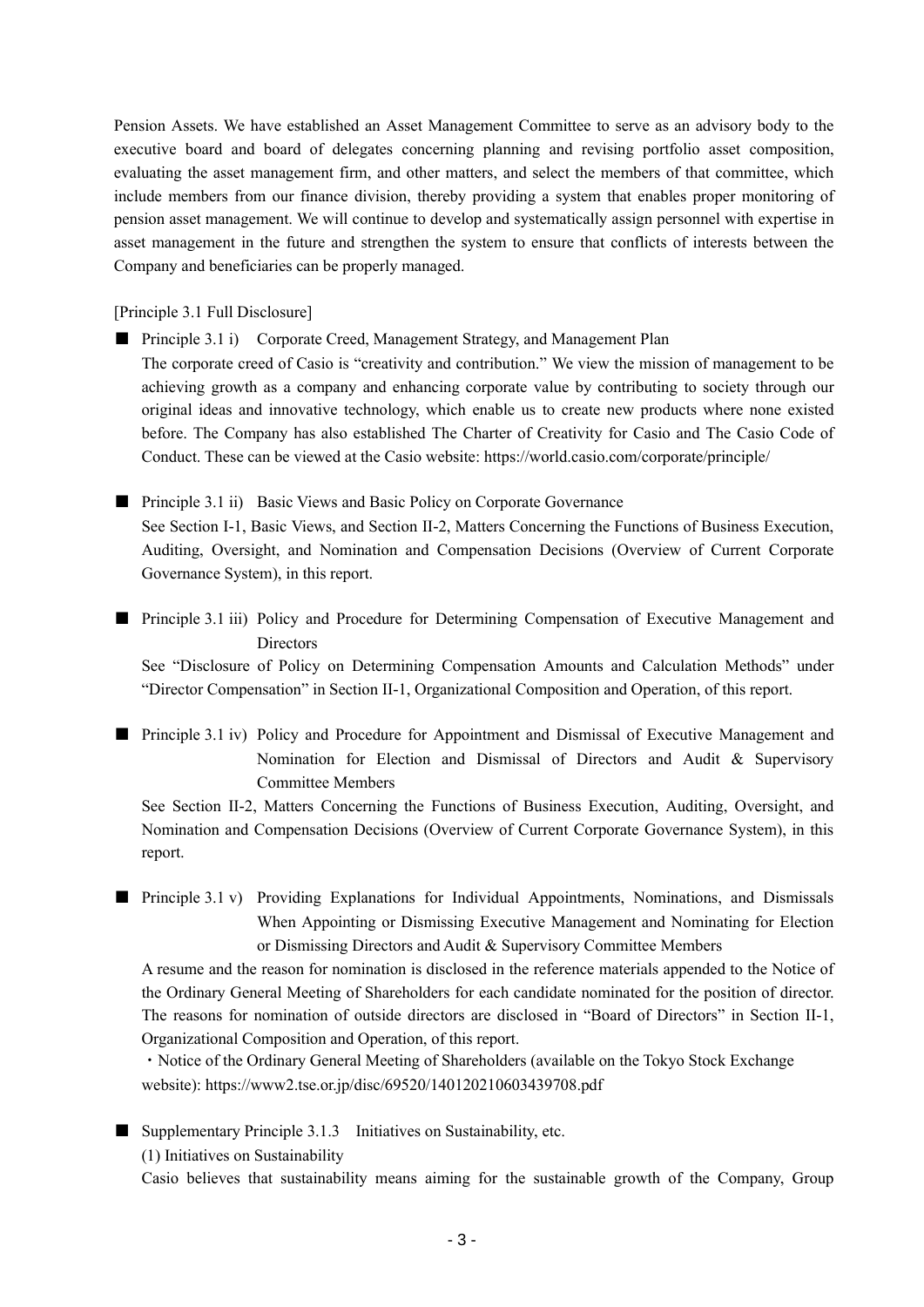companies, and society by pursuing corporate activities based on its corporate creed of "Creativity and Contribution."

From the perspective of enhancing corporate value over the medium to long term, Casio has formulated six material issues<sup>\*1</sup> to focus on across its corporate activities, as well as important issues related to sustainability, including efforts to address climate change, which are in line with management strategies. All of these can be viewed at the Casio website.

\*1 Material issues

1. Realizing a decarbonized society; 2. Building a recycling society; 3. Living in harmony with nature; 4. Respecting human rights; 5. Promoting CSR procurement; 6. Providing supportive workplace environments and promoting diversity

In promoting the above activities, Casio has established the Sustainability Committee, which is under the supervision of the Board of Directors. The Committee works closely with business departments, functional headquarters, and Group companies, and addresses these material issues as management issues in a process of full discussion and consultation with the Board of Directors.

Casio recognizes that realizing a sustainable society is the foundation for the Company's sustainable growth. The Company has established and is acting on concrete targets aimed at resolving social and environmental issues through its business activities. In particular, with regard to initiatives on the environment, the Company has established the Casio Group Environmental Vision, the Casio Group Environmental Policy, and the Casio Group Environmental Action Guidelines to set action guidelines for each stage of business activities. In order to realize the Material Issues for Environmental Performance<sup>\*2</sup> set out in the Casio Group Environmental Policy, the Company has established three-year targets and KPIs. At present, Casio is working to achieve the targets and KPIs for the three years through FY2025. \*2 Material Issues for Environmental Performance

1. Realizing a decarbonized society; 2. Building a recycling Society; 3. Living in harmony with nature

In particular, Casio has set a target for zero emissions of greenhouse gases in 2050 for realizing a decarbonized society, and is working to achieve the target by promoting energy conservation, including in the supply chain, and utilizing renewable energy. In addition to disclosing these initiatives on the corporate website, Casio has endorsed the recommendations of the Task Force on Climate-Related Financial Disclosures (TCFD) regarding risks and opportunities related to climate change, and will disclose information using the scenario analysis approach.

More information about specific initiatives on sustainability can be viewed at the following:

- ・Sustainability website: https://world.casio.com/csr/
- ・*Sustainability Report*[: https://world.casio.com/csr/report/](https://world.casio.com/csr/report/)
- ・Information Disclosure Based on TCFD Recommendations: https://world.casio.com/csr/concept/tcfd/

#### (2) Investment in Human Capital

In the belief that companies grow and expand together with the independent growth of each employee, Casio has developed a system that allows employees to take the initiative to acquire the necessary skills and will continue to support each employee's individual growth. Casio will reinforce its initiatives supporting employees' career development. In particular, Casio holds career training and meetings at key turning points in careers in each age bracket, and is expanding training that supports careers as specialists as well as training that supports supervisors' work and careers. In addition, we will continue to provide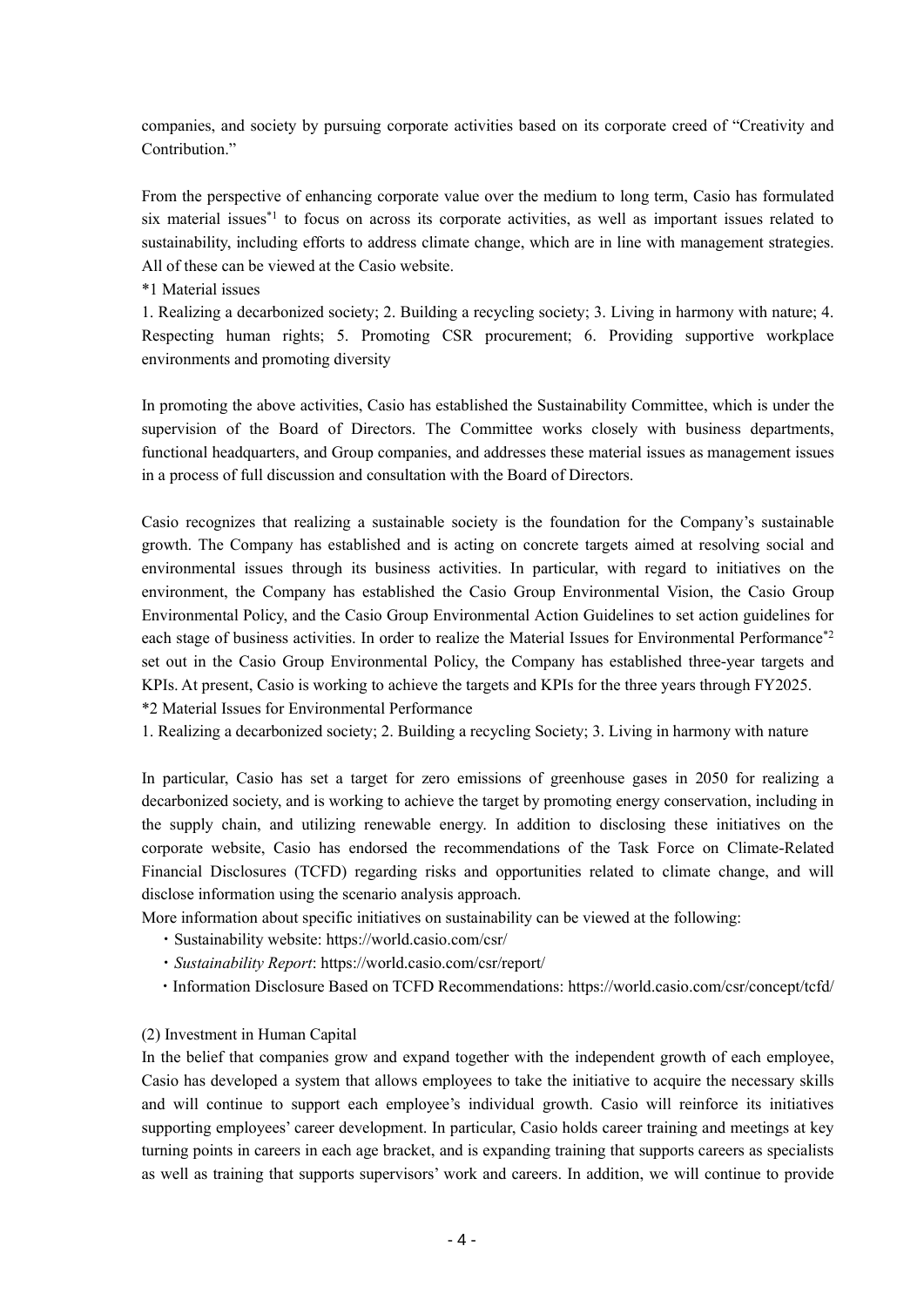training tailored to each rank so that each employee can acquire the basic knowledge and skills needed to carry out their roles.

Casio will increase investment in human resource development and education more than ever before, and will focus on education by strengthening both the quality and quantity of training content. In addition, the Company introduced a new specialist system in FY2022, seeking to promote the professional aspirations of employees. The new system categorizes employees as either managers or specialists, the latter of which are professionals who contribute through their highly specialized knowledge and skills We are working to clarify the roles and skills of specialists and to train and motivate them.

Initiatives on human resources can be viewed in the *Sustainability Report* and at the Casio website.

- ・Sustainability website: https://world.casio.com/csr/
- ・*Sustainability Report*[: https://world.casio.com/csr/report/](https://world.casio.com/csr/report/)

#### (3) Investment in Intellectual Property

Since Casio was founded, our approach has been to develop highly original and innovative new technologies and products. Further, recognizing the results of development as intellectual property, Casio positions intellectual property as an important measure of corporate value, and works to ensure that it is properly managed and utilized to generate business profits. In addition, Casio coordinates intellectual property activities with engineering and business departments in line with management strategy, and actively promotes the application for and utilization of effective intellectual property rights in order to globally protect key technological fields and newly developed products for the future in major countries.

Meanwhile, protecting the Casio brand, Casio designs, and other intellectual property from counterfeit products is an important theme that affects the Company's competitiveness, and we will continue to take measures to combat counterfeit products and deal strictly with infringements.

Details of activities can be viewed in the *Sustainability Report* and in the section on intellectual property initiatives at the Casio website.

- ・Sustainability website: https://world.casio.com/csr/
- ・*Sustainability Report*: <https://world.casio.com/csr/report/>

[Principle 4.1 Roles and Responsibilities of the Board of Directors]

■ Supplementary Principle 4.1.1 Scope of Delegation to Management

See Section II-2, Matters Concerning the Functions of Business Execution, Auditing, Oversight, and Nomination and Compensation Decisions (Overview of Current Corporate Governance System), in this report.

[Principle 4.9 Independence Standards and Qualification for Independent Directors]

See "Matters Relating to Independent Directors" under "Independent Officers" in Section II-1, Organizational Composition and Operation.

[Principle 4.10 Use of Optional Approach]

■ Supplementary Principle 4-10-1 Approach on Independence of Composition of Committees and Mandates and Roles of Committees

See Section II-1, Organizational Composition and Operation, Voluntary Committees, Supplementary, in this report.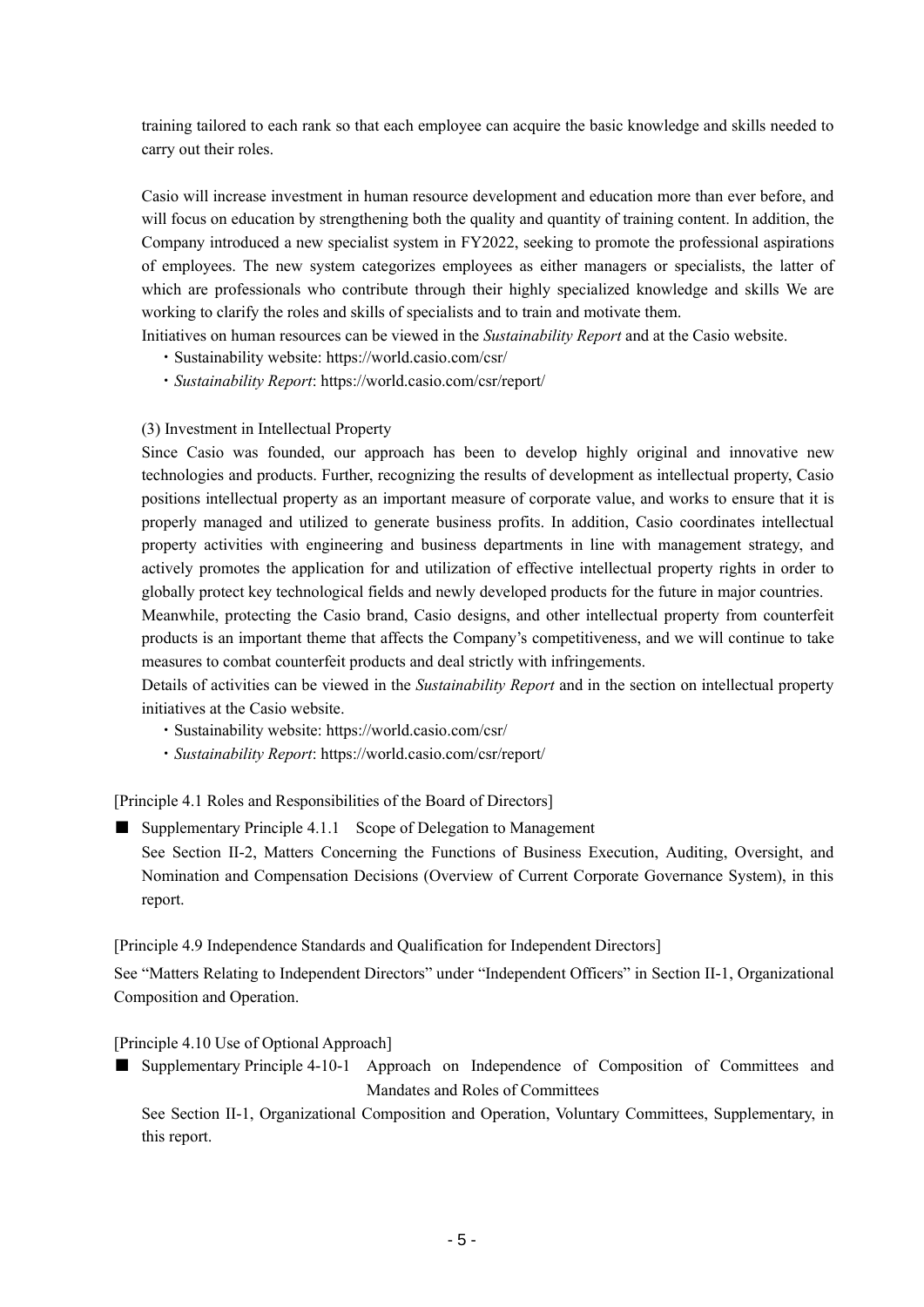[Principle 4.11 Preconditions for Board of Directors and Audit & Supervisory Committee Effectiveness]

■ Supplementary Principle 4.11.1 View on the Balance between Knowledge, Experience and Skills of the Board as a Whole, and Diversity and Size of the Board

See Section II-2, Matters Concerning the Functions of Business Execution, Auditing, Oversight, and Nomination and Compensation Decisions (Overview of Current Corporate Governance System), in this report.

■ Supplementary Principle 4.11.2 Concurrent Service by Directors and Audit & Supervisory Committee Members as an Officer of a Listed Company

Important concurrent positions held by officers are disclosed in the Notice of the Ordinary General Meeting of Shareholders and in the annual securities report.

・Notice of the Ordinary General Meeting of Shareholders (available on the Tokyo Stock Exchange website): https://www2.tse.or.jp/disc/69520/140120210603439708.pdf

・Annual securities report: <https://www.casio.co.jp/ir/jiho/> (in Japanese)

### ■ Supplementary Principle 4.11.3 Analysis and Evaluation of Overall Effectiveness of the Board of Directors

The Company has recognized the changing roles required of the Board of Directors and is evaluating board effectiveness and reviewing and implementing measures to strengthen governance of the organization, management, and other aspects of the company.

As in FY2020, the Company conducted a survey of directors (including Audit & Supervisory Committee members) about improvements to the role, function, management, and other aspects of Board of Directors meetings in FY2021. As a result, it was confirmed that the deliberations of the Nomination Committee and the Compensation Committee and discussions at the meetings of the Board of Directors have been invigorated, and the supervisory function to be fulfilled by the Board of Directors has been strengthened. On the other hand, there were comments that the timing of agenda proposals should be further expedited, and that discussions should be held from a more medium- to long-term and strategic perspective and with a focus on strengthening governance. The Company will continue further improve effectiveness, based on the results of future evaluations.

[Principle 4.14 Director and Audit & Supervisory Committee Member Training]

Supplementary Principle 4.14.2 Policy on Training for Directors and Audit & Supervisory Committee Members

The Company's directors believe that they must continually increase their knowledge and skills in order to fulfill their roles and fully execute their responsibilities, and therefore work to educate themselves. The Company provides information and opportunities, and provides ongoing support by assuming expenses and providing other types of support. To be specific, we continually plan and provide outside directors with opportunities to attend important internal meetings, tour plants and offices in Japan and overseas, attend internal research presentations, and participate in other company activities to acquire knowledge about Casio's business. These opportunities are not only provided when they accept their positions but throughout their terms as directors as well. Directors who are Audit & Supervisory Committee members also gather information and attend seminars and other events through the Japan Audit & Supervisory Board Members Association and other venues to improve their knowledge to the extent necessary for fulfilling their role and responsibilities.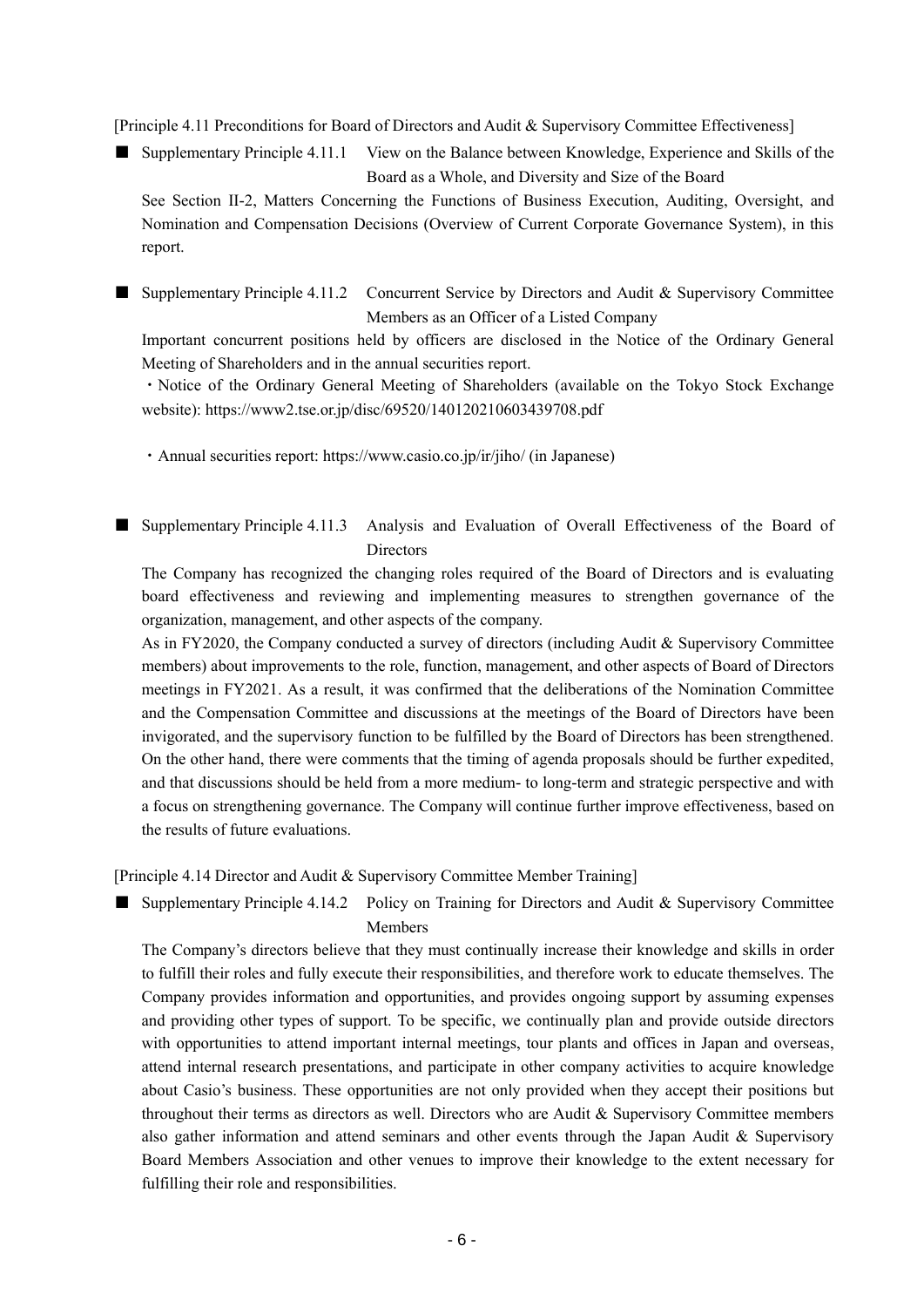[Principle 5.1 Policy on Constructive Dialogue with Shareholders]

We recognize that it is important to build long-term relationships of trust with all of our shareholders and investors through proactive communication to continually enhance corporate value. As explained below, we have already established a structure for that and will continue to improve it in the future.

The Company's IR activities are supervised by the executive officer in charge of IR, at the direction of the President and CEO. When necessary, the director and executive officer in charge of a specific topic or matter will engage in dialog with shareholders and investors.

The internal structure is built on the common recognition of the importance of dialog with shareholders. The necessary information is gathered from the network of relevant divisions, compiled, and communicated in a joint response.

We report the opinions and comments gleaned from shareholders through dialog to the Board of Directors as necessary. We also share information via the Management Meeting and other means, and reflect these opinions in measures implemented to enhance corporate value.

The Company has formulated rules concerning the handling of undisclosed material facts and operates strictly by these rules in managing insider information in dialog with shareholders. Having multiple people participate in meetings is one concrete means for ensuring this.

The Company also holds quarterly briefings for institutional investors and securities analysts as another means of communication in addition to individual meetings. The President and CEO or executive officer in charge of IR presents an overview of financial results and future forecasts at such meetings, and also holds meetings to explain the business. We also work to improve communication by providing various kinds of IR information, a contact for inquiries, and other information on the corporate website to help everyone understand the company.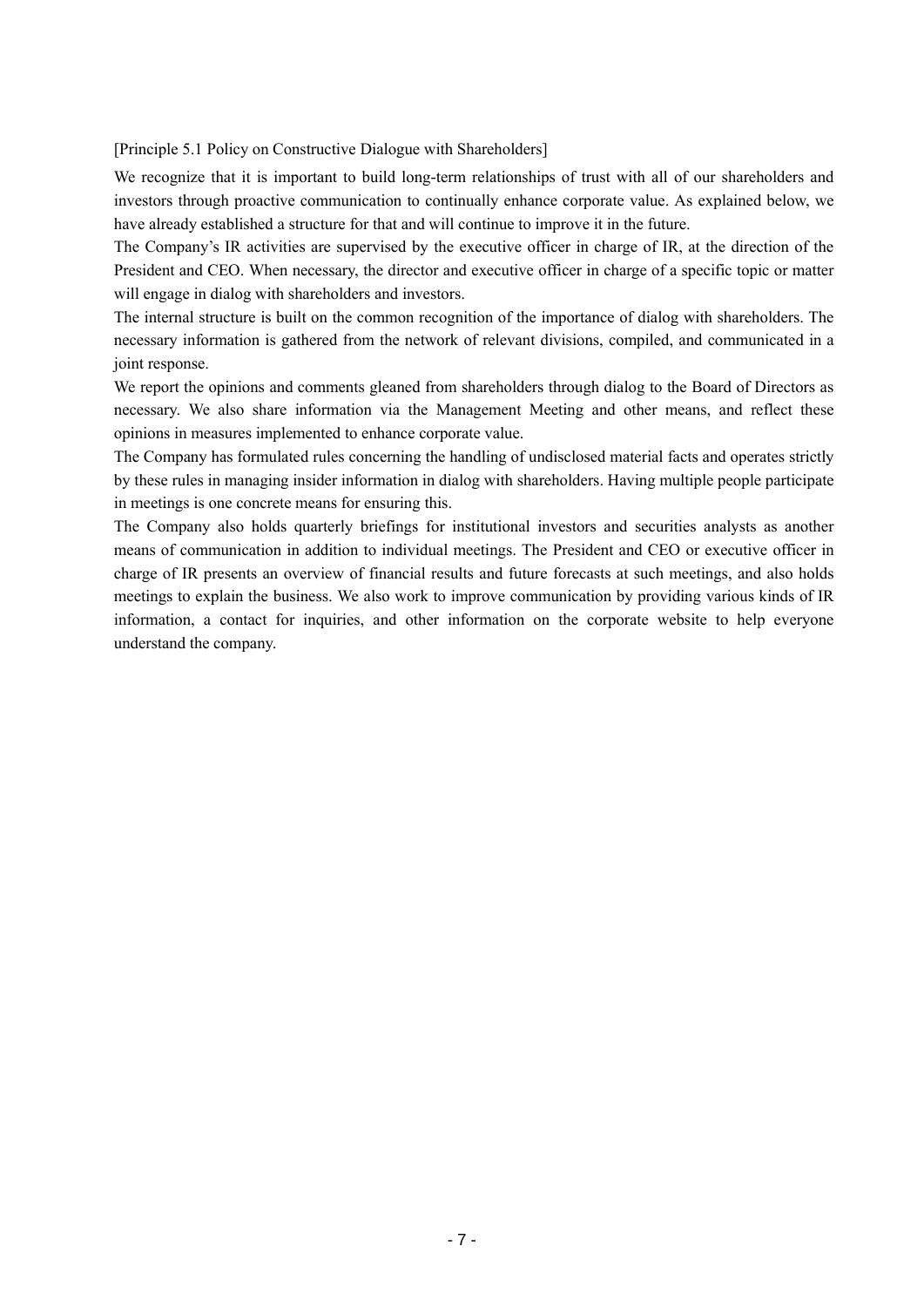# **2. Capital Structure**

| Foreign Shareholding Ratio | From $10\%$ to less than $20\%$ |
|----------------------------|---------------------------------|
|----------------------------|---------------------------------|

#### **[Status of Major Shareholders] - Updated**

| Name / Company Name                  | Number of Shares<br>Owned | Percentage $(\% )$ |
|--------------------------------------|---------------------------|--------------------|
| The Master Trust Bank of Japan, Ltd. | 45,552,800                | 18.77              |
| Custody Bank of Japan                | 37,995,900                | 15.66              |
| Nippon Life Insurance Company        | 12,985,994                | 5.35               |
| Casio Bros Corp.                     | 10,000,000                | 4.12               |
| <b>SMBC Trust Bank Ltd.</b>          | 6,365,000                 | 2.62               |
| Sumitomo Mitsui Banking Corporation  | 5,750,987                 | 2.37               |
| MUFG Bank, Ltd.                      | 4,097,606                 | 1.69               |
| JPMorgan Securities Japan Co., Ltd.  | 3,397,294                 | 1.40               |
| Casio Science Promotion Foundation   | 3,350,057                 | 1.38               |
| KASHIO Takashi                       | 3,292,175                 | 1.36               |

| Controlling Shareholder<br>(except for Parent Company) |      |
|--------------------------------------------------------|------|
| Parent Company                                         | None |

Supplementary Explanation - Updated

The above Status of Major Shareholders is based on the register of shareholders as of September 30, 2021.

# **3. Corporate Profile**

| Stock Market and Market Section Listed on                                        | Tokyo Stock Exchange, First Section                            |  |  |
|----------------------------------------------------------------------------------|----------------------------------------------------------------|--|--|
| Fiscal Year-End                                                                  | March                                                          |  |  |
| Type of Business                                                                 | Electric Appliances                                            |  |  |
| Number of Employees (Consolidated) as of the<br>End of the Previous Fiscal Year  | More than 1000                                                 |  |  |
| Sales (Consolidated) as of the End of the<br>Previous Fiscal Year                | From $\text{\#}100$ billion to less than $\text{\#}1$ trillion |  |  |
| Number of Consolidated Subsidiaries as of the<br>End of the Previous Fiscal Year | From 10 to less than 50                                        |  |  |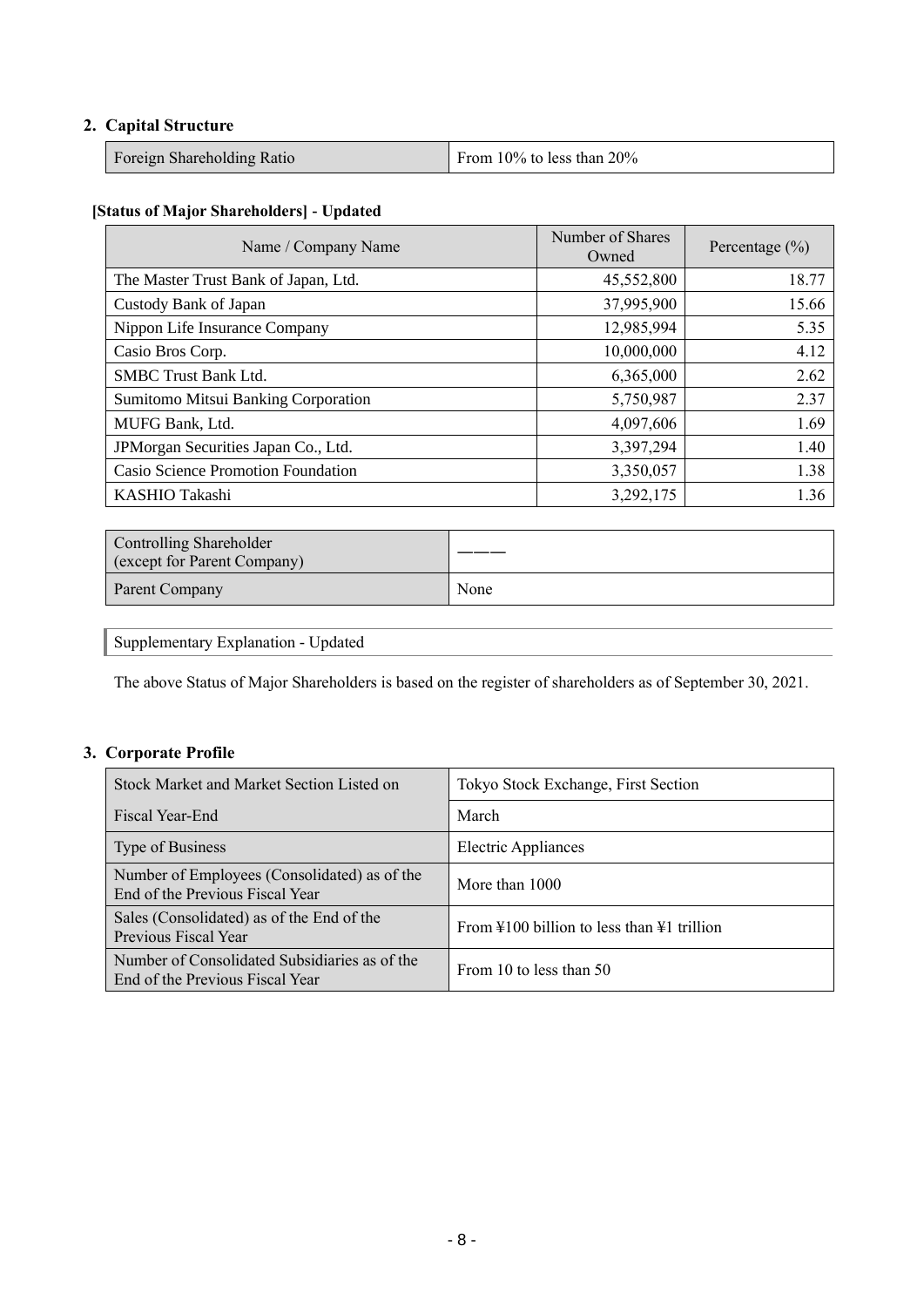- **4. Policy on Measures to Protect Minority Shareholders When the Company Engages in Transactions with Controlling Shareholder**
- **5. Other Special Circumstances Which May Have Material Impact on Corporate Governance**

―――

―――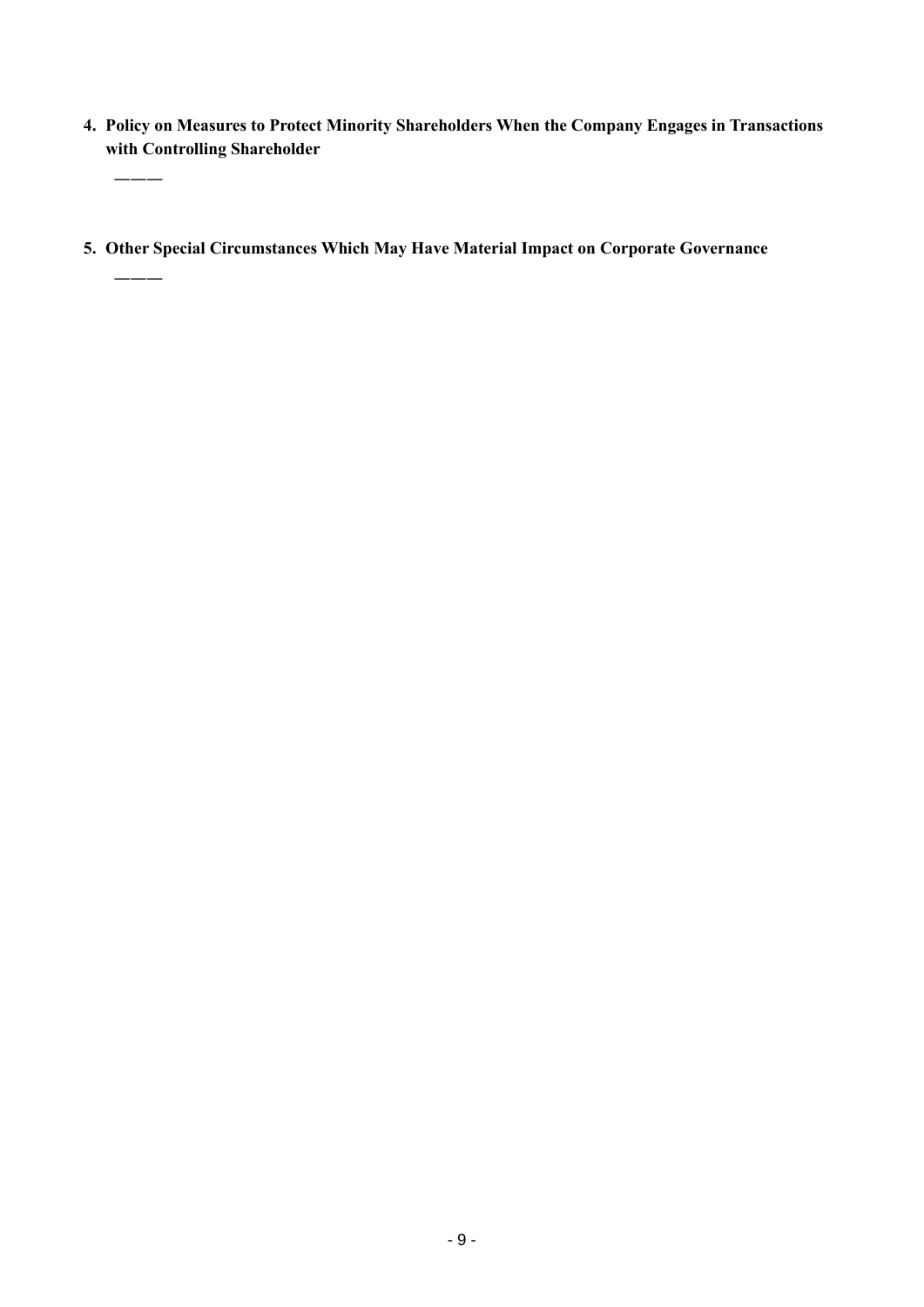# **II. Business Management Organization and Other Corporate Governance Systems Regarding Decision-making, Execution of Business, and Oversight in Management**

### **1. Organizational Composition and Operation**

| <b>Organization Form</b> | Company with an Audit & Supervisory Committee |
|--------------------------|-----------------------------------------------|
|                          |                                               |

### **[Board of Directors]**

| Maximum Number of Directors Stipulated in<br>Articles of Incorporation | 18        |
|------------------------------------------------------------------------|-----------|
| Term of Office Stipulated in Articles of<br>Incorporation              | 1 year    |
| Chairperson of the Board                                               | President |
| Number of Directors                                                    | 9         |
| Appointment of Outside Directors                                       | Appointed |
| Number of Outside Directors                                            | 3         |
| Number of Independent Directors                                        |           |

### Outside Directors' Relationship with the Company (1)

|               |                      | Relationship with the Company* |  |              |  |   |  |              |   |  |  |
|---------------|----------------------|--------------------------------|--|--------------|--|---|--|--------------|---|--|--|
| Name          | Attribute            |                                |  | $\mathbf{c}$ |  | e |  | $\mathbf{g}$ | h |  |  |
| OZAKI Motoki  | From another company |                                |  |              |  |   |  |              |   |  |  |
| ABE Hirotomo  | Academic             |                                |  |              |  |   |  |              |   |  |  |
| CHIBA Michiko | CPA                  |                                |  |              |  |   |  |              |   |  |  |

\* Categories for "Relationship with the Company"

\* "○" when the director presently falls or has recently fallen under the category; " $\triangle$ " when the director fell under the category in the past

- \* "●" when a close relative of the director presently falls or has recently fallen under the category; "▲"when a close relative of the director fell under the category in the past
- a. Executive of the Company or its subsidiaries
- b. Non-executive director or executive of a parent company of the Company
- c. Executive of a fellow subsidiary of the Company
- d. A party whose major client or supplier is the Company or an executive thereof
- e. Major client or supplier of the Company or an executive thereof
- f. Consultant, accountant or legal professional who receives a large amount of monetary consideration or other property from the Company besides compensation as a director/Audit & Supervisory Committee member
- g. Major shareholder of the Company (or an executive of the major shareholder if the shareholder is a legal entity)
- h. Executive of a client or supplier of the Company (which does not correspond to d, e, or f) (the director himself/herself only)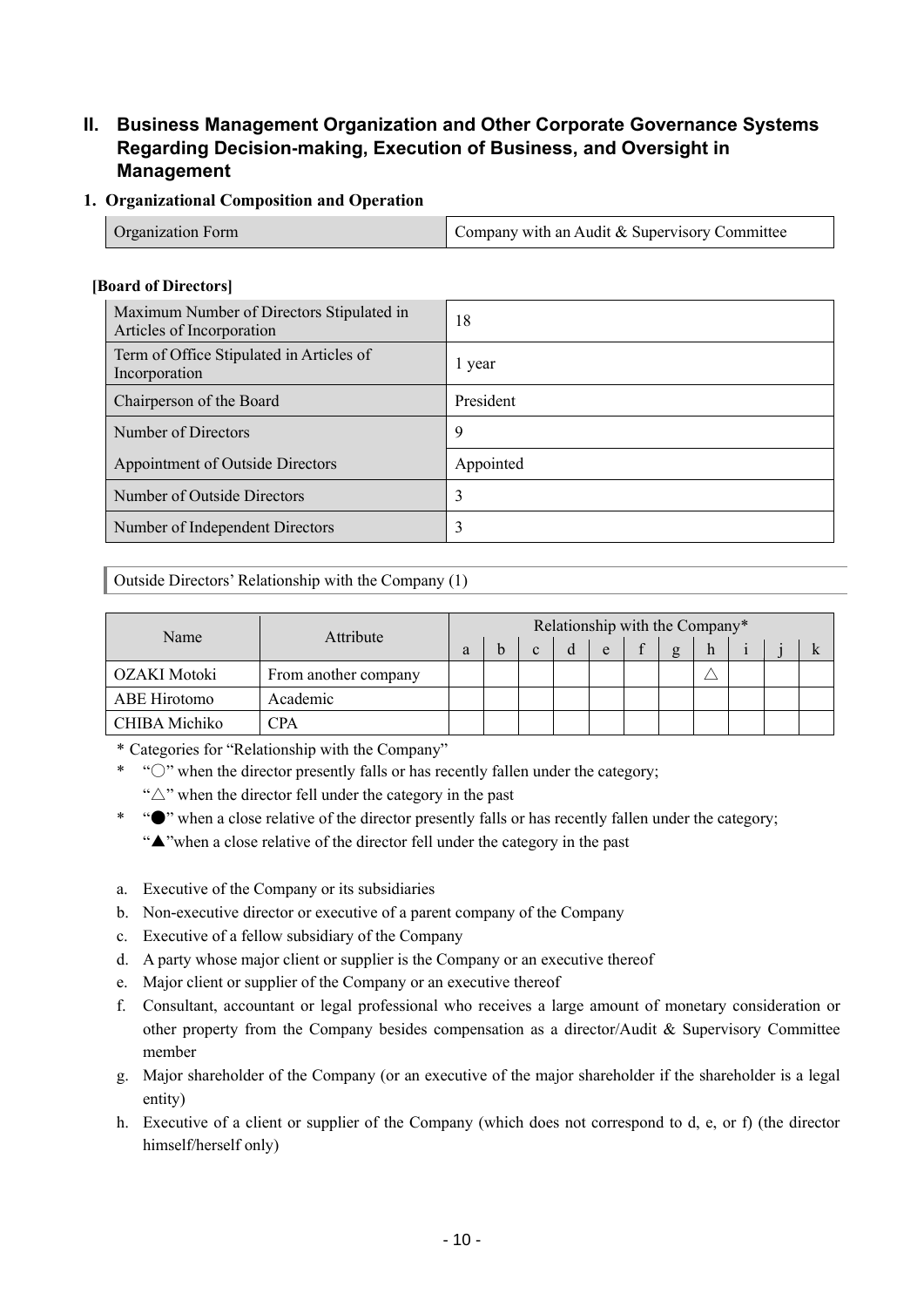- i. Executive of a company which has the same individual(s) as the Company appointed as outside directors/Audit & Supervisory Committee members (refers only to the director)
- j. Executive of a company or organization that has received a donation from the Company (refers only to the director)
- k. Others

| Name                   | Designation<br>as Audit $\&$<br>Supervisory<br>Committee<br>Member | Designation<br>as<br>Independent<br>Director | Supplementary<br>Explanation of the<br>Relationship                                                                                                                                                                                                                                                                                                  | Reasons of Appointment                                                                                                                                                                                                                                                                                                                                                                                                                                                                                                                                                                                                                                                                                                                                                                                                                                                                                                                                                                                                                                                                                                                                                                                                                                                                                   |
|------------------------|--------------------------------------------------------------------|----------------------------------------------|------------------------------------------------------------------------------------------------------------------------------------------------------------------------------------------------------------------------------------------------------------------------------------------------------------------------------------------------------|----------------------------------------------------------------------------------------------------------------------------------------------------------------------------------------------------------------------------------------------------------------------------------------------------------------------------------------------------------------------------------------------------------------------------------------------------------------------------------------------------------------------------------------------------------------------------------------------------------------------------------------------------------------------------------------------------------------------------------------------------------------------------------------------------------------------------------------------------------------------------------------------------------------------------------------------------------------------------------------------------------------------------------------------------------------------------------------------------------------------------------------------------------------------------------------------------------------------------------------------------------------------------------------------------------|
| <b>OZAKI</b><br>Motoki |                                                                    |                                              | Mr. OZAKI served as<br>director and chairman of<br>Kao Corporation until<br>March 2014. Casio sells<br>products to the company;<br>however, the transactions<br>amount to less than 1% of<br>Casio's consolidated net<br>sales (results for<br>FYE3/2021) and are not<br>significant enough to affect<br>his independence as an<br>outside director. | (Reason for appointment as an<br>outside director)<br>Mr. OZAKI possesses numerous<br>years of management experience<br>at major corporations. Utilizing<br>this experience since being<br>appointed in June 2019 at<br>meetings of the Board of<br>Directors, he has regularly<br>provided very useful comments<br>and proposals for overall<br>Company management from an<br>objective and multifaceted<br>perspective based on his vast<br>experience and high level of<br>insight, contributing greatly to<br>stimulating and enhancing the<br>effectiveness of the discussions of<br>the Board of Directors. He also<br>contributes as chair of the<br>Nomination Committee to<br>discussions on improving the<br>transparency and effectiveness of<br>the director appointment process.<br>For these reasons, we have<br>appointed him as an outside<br>director so that we may continue<br>to receive further advice and<br>supervision on overall Company<br>management.<br>(Reason for appointment as an<br>independent officer)<br>While Mr. OZAKI falls under "h"<br>in the chart above, we have<br>determined that he presents no<br>risk of a conflict of interests with<br>general shareholders for the<br>reasons noted at left and have<br>designated him as an independent<br>director. |

Outside Directors' Relationship with the Company (2)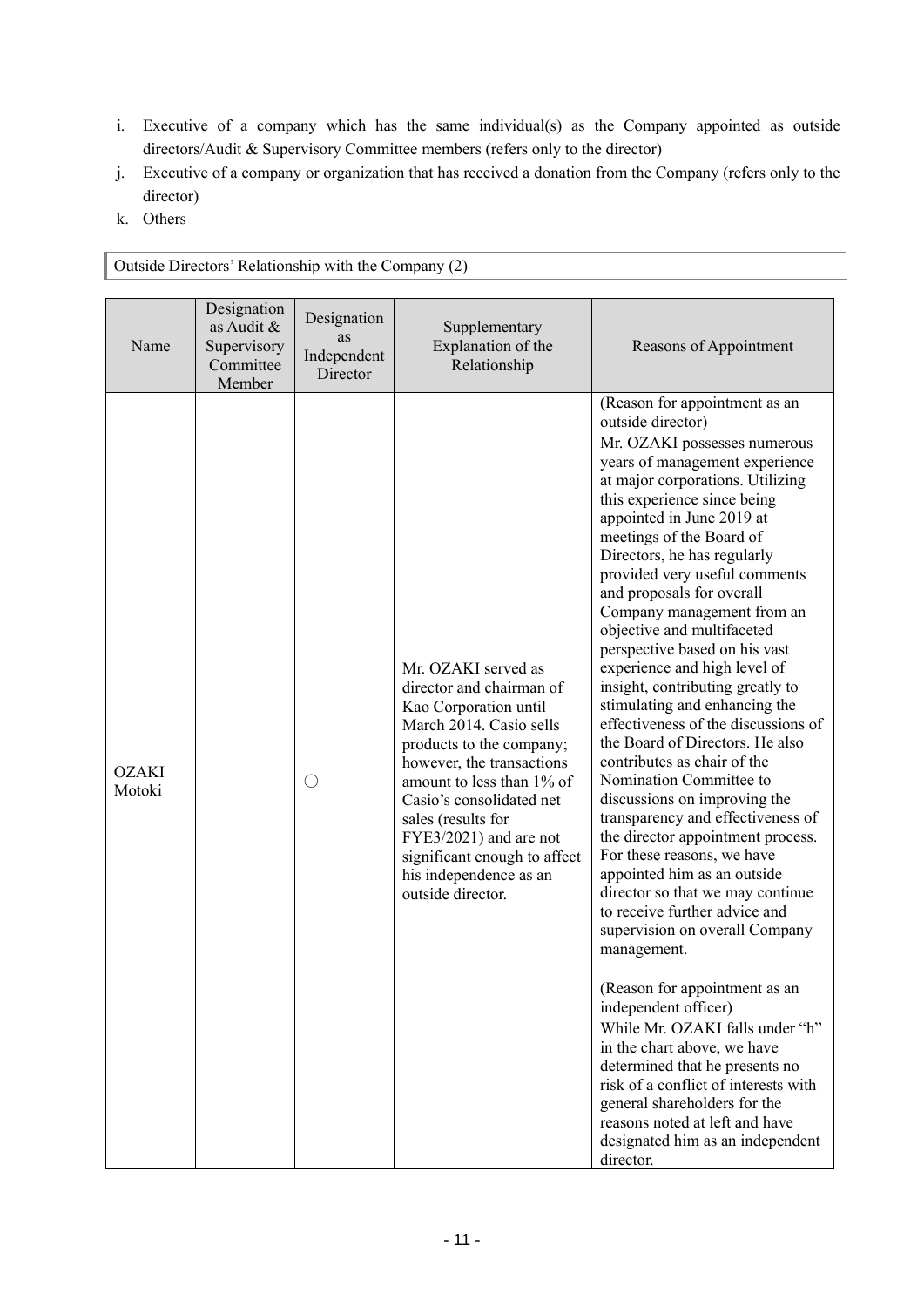|            |   |   |     | (Reason for appointment as an                                       |
|------------|---|---|-----|---------------------------------------------------------------------|
|            |   |   |     | outside director)                                                   |
|            |   |   |     | Mr. ABE possesses rich                                              |
|            |   |   |     | experience from working overseas                                    |
|            |   |   |     | for a sogo shosha (general trading                                  |
|            |   |   |     | company) and special knowledge                                      |
|            |   |   |     | based on his research and work in                                   |
|            |   |   |     | the legal field as a graduate                                       |
|            |   |   |     | school professor. He has actively                                   |
|            |   |   |     | provided comments on overall                                        |
|            |   |   |     | Company management from these                                       |
|            |   |   |     | professional perspectives,                                          |
|            |   |   |     | contributing greatly to stimulating                                 |
|            |   |   |     | and enhancing the effectiveness of                                  |
|            |   |   |     | the discussions of the Board of                                     |
|            |   |   |     | Directors. He also contributes as                                   |
|            |   |   |     | chair of the Compensation                                           |
|            |   |   |     | Committee to discussions looking                                    |
|            |   |   |     | into the process for determining<br>director compensation. While he |
|            |   |   |     | does not possess direct experience                                  |
| <b>ABE</b> |   |   |     | in corporate management other                                       |
| Hirotomo   | ∩ | ∩ | N/A | than serving as an outside                                          |
|            |   |   |     | director, he was appointed as an                                    |
|            |   |   |     | outside director who is an Audit                                    |
|            |   |   |     | & Supervisory Committee                                             |
|            |   |   |     | Member to provide audit and                                         |
|            |   |   |     | oversight of general management                                     |
|            |   |   |     | at the Company from a fair and                                      |
|            |   |   |     | neutral position as a highly                                        |
|            |   |   |     | professional and objective third                                    |
|            |   |   |     | party.                                                              |
|            |   |   |     |                                                                     |
|            |   |   |     | (Reason for appointment as an                                       |
|            |   |   |     | independent director)                                               |
|            |   |   |     | Mr. ABE does not fall under any                                     |
|            |   |   |     | of the items a through k in the                                     |
|            |   |   |     | above chart. We have therefore                                      |
|            |   |   |     | determined that he presents no                                      |
|            |   |   |     | risk of a conflict of interests with                                |
|            |   |   |     | general shareholders and have                                       |
|            |   |   |     | designated him as an independent                                    |
|            |   |   |     | director.                                                           |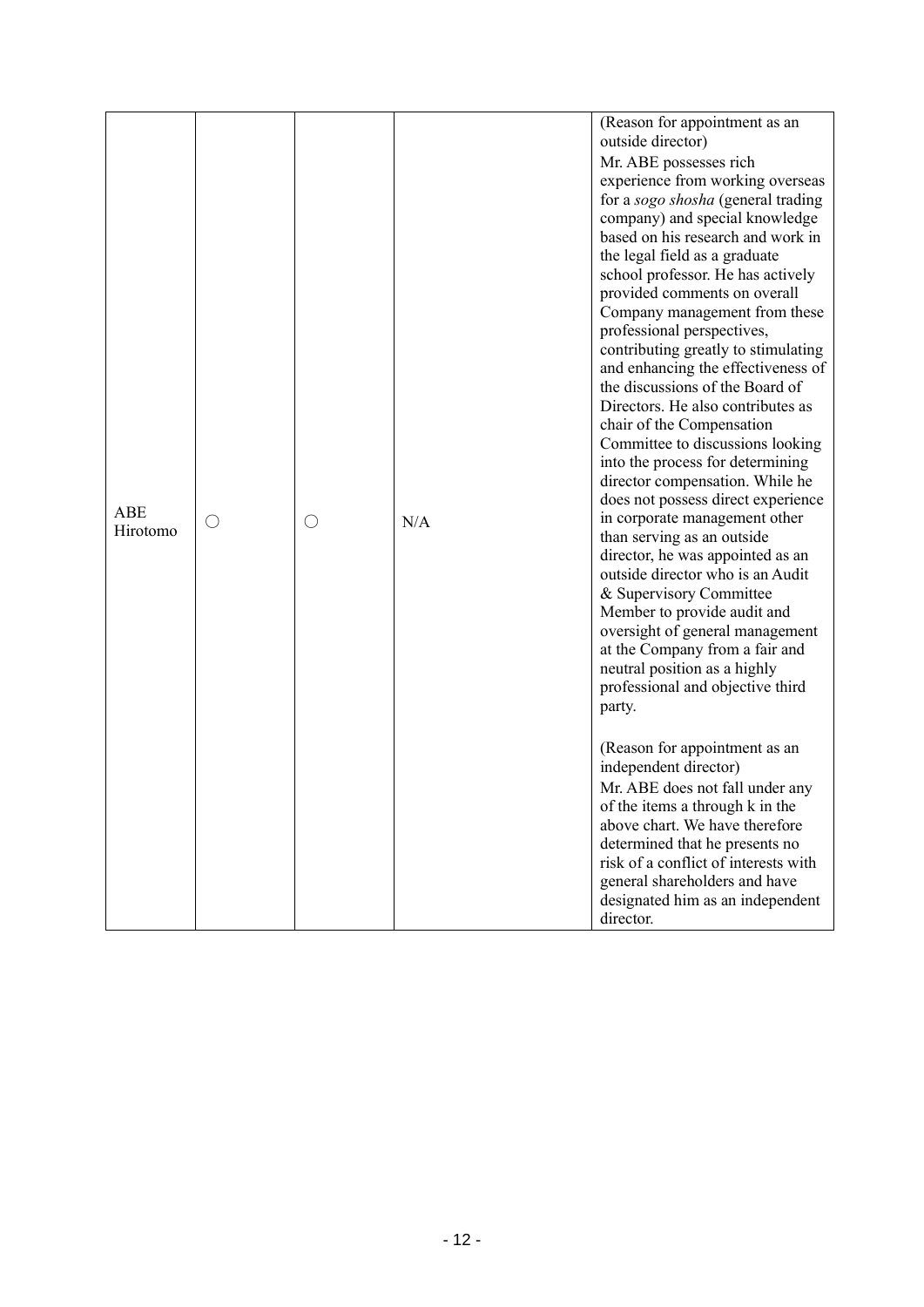| $(\ )$ | N/A | (Reason for appointment as an<br>outside director)<br>Ms. CHIBA possesses expertise in<br>finance and accounting and<br>extensive auditing experience as a<br>certified public accountant. She<br>has actively provided comments<br>on overall Company management<br>from these professional<br>perspectives, contributing greatly<br>to stimulating and enhancing the<br>effectiveness of the discussions of<br>the Board of Directors. She also<br>contributes as a member of the<br>Nomination Committee and the<br>Compensation Committee to<br>discussions on improving the<br>transparency and effectiveness of<br>the director appointment process<br>and to discussions looking into<br>the process for determining<br>director compensation. While she<br>does not possess direct experience<br>in corporate management other<br>than serving as an outside<br>director, she was appointed as an<br>outside director who is an Audit<br>& Supervisory Committee<br>Member to provide audit and<br>oversight of general management<br>at the Company from a fair and<br>neutral position as a highly<br>professional and objective third<br>party.<br>(Reason for appointment as an<br>independent director)<br>Ms. CHIBA does not fall under<br>any of the items a through k in the |
|--------|-----|----------------------------------------------------------------------------------------------------------------------------------------------------------------------------------------------------------------------------------------------------------------------------------------------------------------------------------------------------------------------------------------------------------------------------------------------------------------------------------------------------------------------------------------------------------------------------------------------------------------------------------------------------------------------------------------------------------------------------------------------------------------------------------------------------------------------------------------------------------------------------------------------------------------------------------------------------------------------------------------------------------------------------------------------------------------------------------------------------------------------------------------------------------------------------------------------------------------------------------------------------------------------------------------------|
|        |     | above chart. We have therefore<br>determined that she presents no<br>risk of a conflict of interests with<br>general shareholders and have<br>designated her as an independent                                                                                                                                                                                                                                                                                                                                                                                                                                                                                                                                                                                                                                                                                                                                                                                                                                                                                                                                                                                                                                                                                                               |
|        |     |                                                                                                                                                                                                                                                                                                                                                                                                                                                                                                                                                                                                                                                                                                                                                                                                                                                                                                                                                                                                                                                                                                                                                                                                                                                                                              |

### **[Audit & Supervisory Committee]**

Committee Composition and Attributes of Committee Chair

|                                  | Total<br>Committee<br>Members | Full-time<br><b>Members</b> | Internal<br>Directors | Outside<br>Directors | Committee<br>Chair  |
|----------------------------------|-------------------------------|-----------------------------|-----------------------|----------------------|---------------------|
| Audit & Supervisory<br>Committee |                               |                             |                       | ∠                    | Outside<br>director |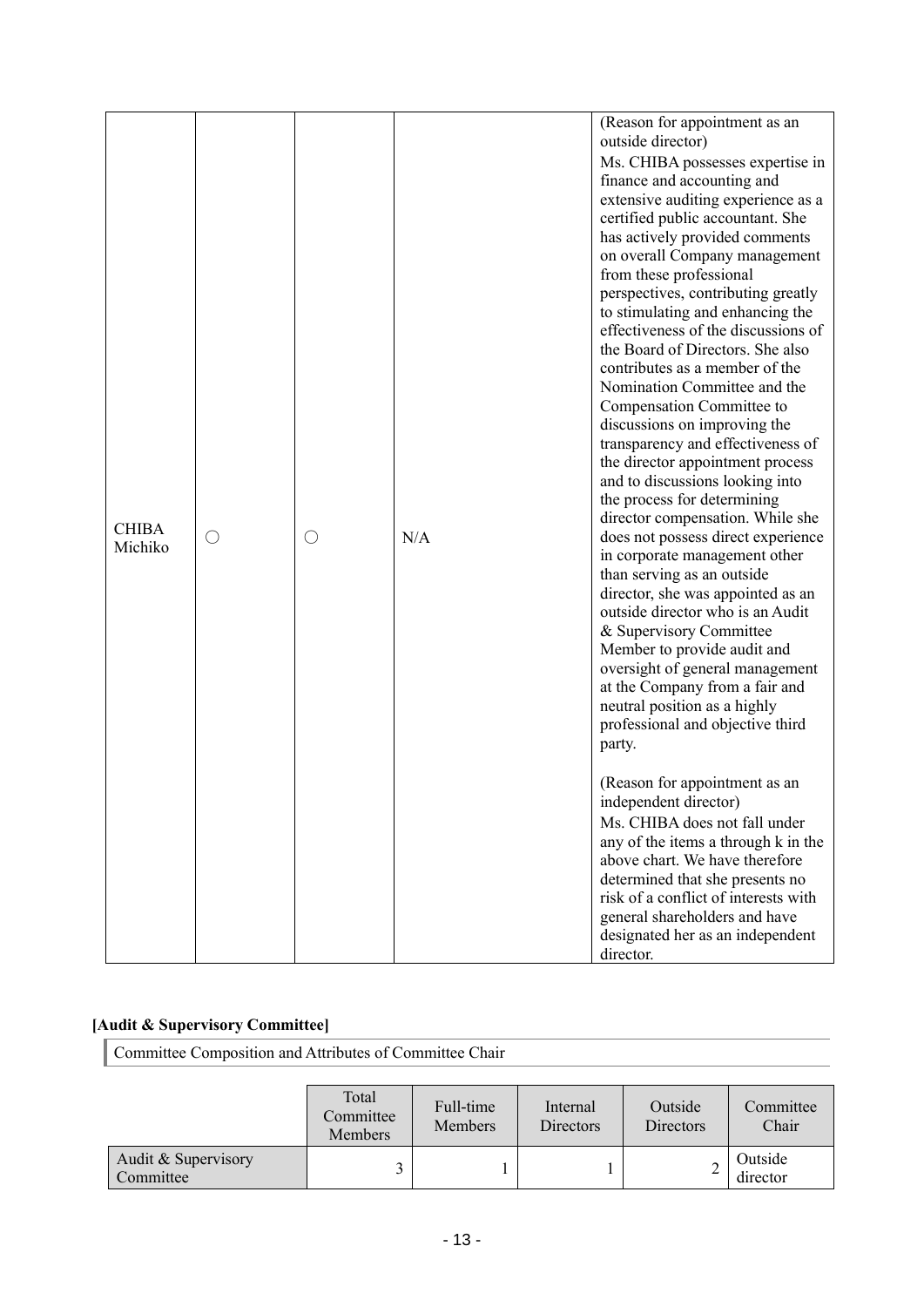Directors and Employee to Assist the Audit & Supervisory Committee in Performing its Duties Assigned

Independence of the Directors on the Audit & Supervisory Committee and Employee Assisting Them from Directors in Performing Duties

One employee is assigned to the Audit & Supervisory Committee to assist the committee in performing its duties. Approval of the Audit & Supervisory Committee is necessary for the assignment of duties to, and transfer, evaluation, and discipline of the employee.

Coordination Among the Audit & Supervisory Committee, Accounting Auditor, and Internal Audit Department - Updated

The Audit & Supervisory Committee strives for mutual coordination by having the accounting auditor report on audits performed on a quarterly basis and receiving explanations and exchanging opinions and information on the status of internal control systems, risk evaluation, and other matters as appropriate. The Internal Audit Department also provides summary reports when its internal audit plans are established and after audits are performed, based on the audit items. Such mutual coordination increases the effectiveness and efficiency of the audit function.

#### **[Voluntary Committees]**

| Voluntary Establishment of Committee(s)  |             |
|------------------------------------------|-------------|
| Corresponding to Nomination Committee or | Established |
| <b>Compensation Committee</b>            |             |

Committee's Name, Composition, and Designated Status of Chairperson

|                              | Committee Corresponding to<br>Nomination Committee | Committee Corresponding to<br><b>Compensation Committee</b> |
|------------------------------|----------------------------------------------------|-------------------------------------------------------------|
| Committee's Name             | Nomination Committee                               | <b>Compensation Committee</b>                               |
| <b>All Committee Members</b> |                                                    |                                                             |
| <b>Full-time Members</b>     | U                                                  |                                                             |
| Internal Directors           | ി                                                  |                                                             |
| <b>Outside Directors</b>     | 3                                                  |                                                             |
| <b>Outside Experts</b>       |                                                    |                                                             |
| Other                        |                                                    |                                                             |
| Chairperson                  | <b>Outside Director</b>                            | <b>Outside Director</b>                                     |

Supplementary Explanation - Updated

Casio has established the Nomination Committee and the Compensation Committee as voluntary advisory bodies under the direction of the Board of Directors to ensure better transparency, independence, objectivity, and accountability in the process for nominating and determining the compensation of directors and executive officers, and obtains appropriate involvement and advice from the independent outside directors.

In order to ensure the independence of the composition of each committee, the committee rules stipulate that the composition of both committees shall include a majority of outside directors and that the committee chair shall be selected from among the members who are outside directors.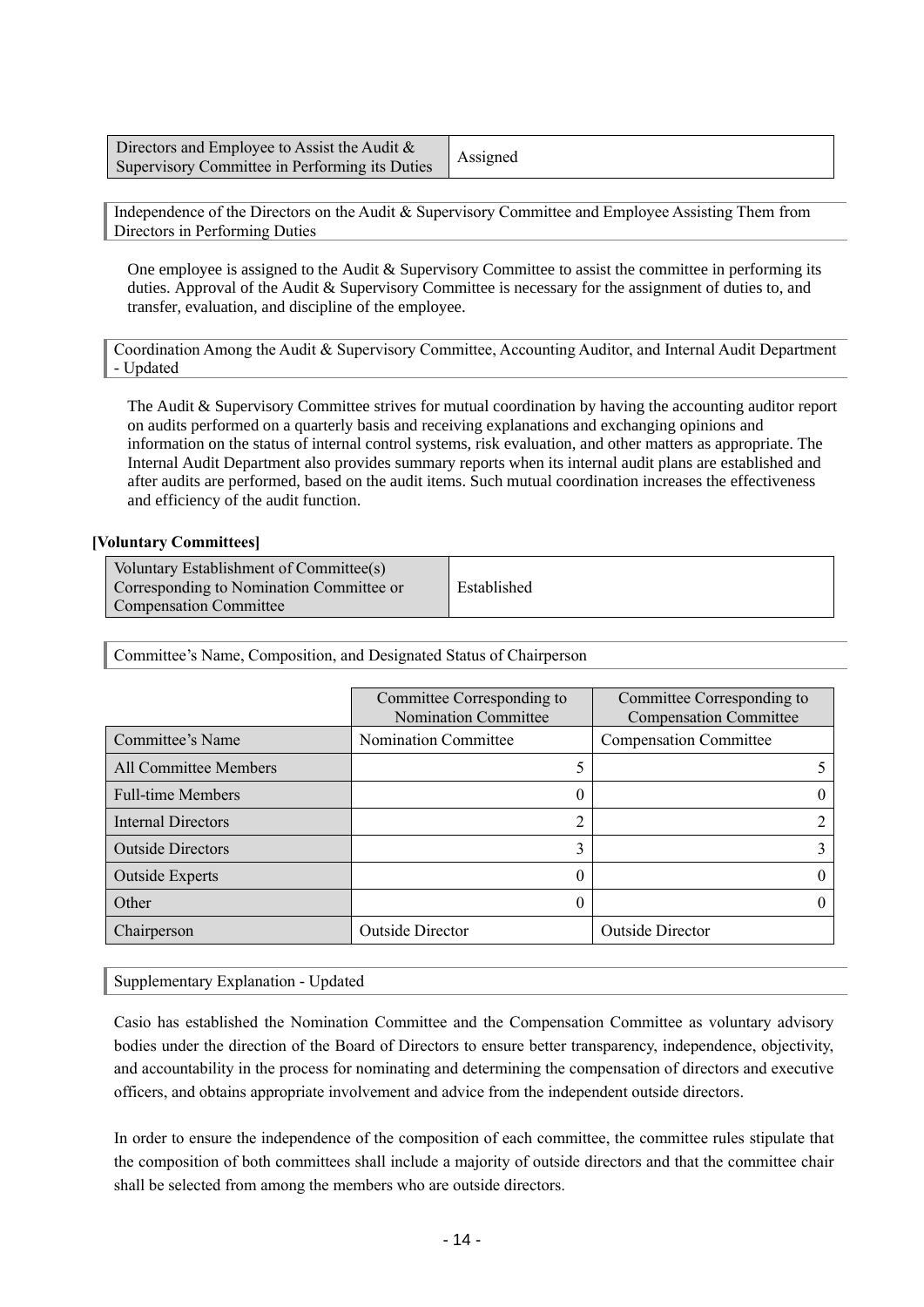When requested by the Board of Directors, the Nomination Committee submits proposals to the General Meeting of Shareholders concerning the nomination and dismissal of directors and recommendations on selection standards for director candidates (including succession plans), and reports the results to the Board of Directors. Should material facts make it evident that a member of executive management has violated laws, regulations, and the Articles of Incorporation in the performance of duties, and other members of executive management determine that the performance of the individual concerned is not sufficient, the Nomination committee will formulate a plan for dismissal. In the activities of the Nomination Committee in FY2021, the committee deliberated on the diversity of the current members of the Board of Directors, the skills the Company expects from its directors, and the independence of outside directors, when deciding on proposals for the nomination of director candidates.

When requested by the Board of Directors, the Compensation Committee deliberates on and submits proposals to the Board of Directors concerning agenda items for the General Meeting of Shareholders, such as compensation for directors and recommendations on such matters as policies related to the director compensation system and its framework.

The committee members are listed below:

(Nomination Committee) Committee chair: OZAKI Motoki, Outside Director Committee members: KASHIO Kazuhiro, President and CEO; NAKAYAMA Jin, Representative Director; ABE Hirotomo, Outside Director; CHIBA Michiko, Outside Director

(Compensation Committee)

Committee chair: ABE Hirotomo, Outside Director Committee members: KASHIO Kazuhiro, President and CEO; TAKANO Shin, Director; OZAKI Motoki, Outside Director; CHIBA Michiko, Outside Director

### **[Independent Officers]**

| Number of Independent Officers |  |
|--------------------------------|--|
|                                |  |

Other Matters Concerning Independent Officers

In regard to the independence of outside officers, the Company determines an officer to be independent when that person is not any of the following:

- a. Someone who does not meet the qualifications for an outside director specified in the Companies Act
- b. Someone who is a main client or supplier of the Company or the Group Company, or an executive thereof (executive director, executive, executive officer, or other important employee; the same applies below)
- c. Someone whose major client or supplier is the Company/Group Company or an executive thereof
- d. Someone who is a major shareholder of the Company or an executive thereof
- e. An executive of a company for which the Company/Group Company is a major shareholder
- f. A certified public accountant at the accounting auditor or a person affiliated with an audit firm for the Company/Group Company
- g. A consultant, accountant or legal professional who receives a large amount of monetary consideration or other property from the Company besides compensation as an officer (refers to a person affiliated with the organization, etc. if the party receiving the property is a legal entity (officer, key employee; the same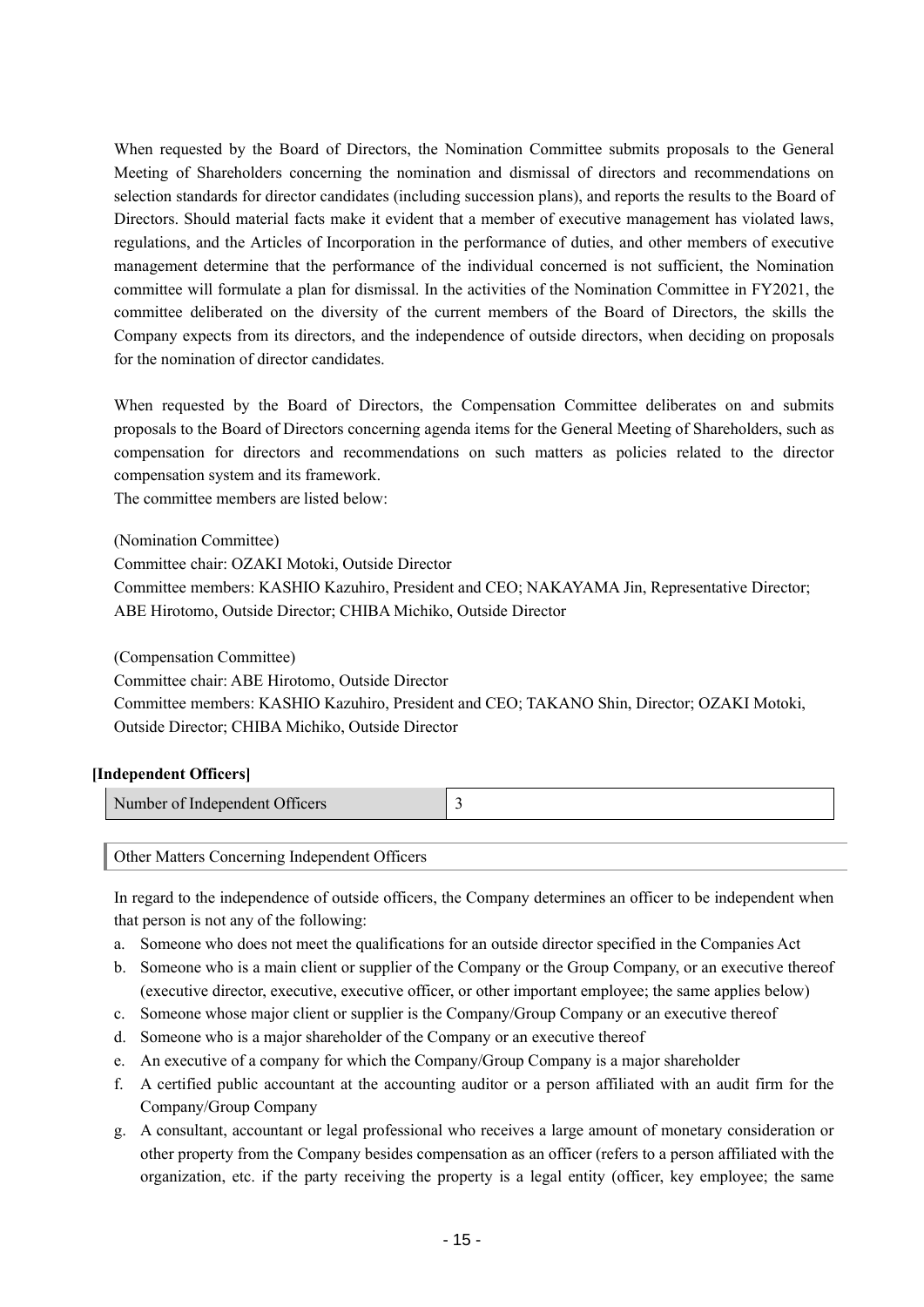applies below)

- h. A person affiliated with a group, etc. that has received a substantial donation from the Company/Group Company
- i. An executive of a company in which an executive of the Company/Group Company is serving as an officer
- j. A person who has fallen under b through i during the three years prior to employment
- k. A relative of a person to whom any of b through j is applicable (the spouse or a close relative within two degrees of kinship of the person concerned)

#### **[Incentives]**

| Incentive Policies for Directors | <b>Performance-linked compensation system introduced</b> |
|----------------------------------|----------------------------------------------------------|
|----------------------------------|----------------------------------------------------------|

Supplementary Explanation

In addition to providing incentives to directors (excluding directors who are Audit & Supervisory Committee members and outside directors) aimed at ensuring sustainable growth in the corporate value of Casio, the Company introduced a system of stock compensation with transfer restrictions in June 2019 to further enhance the value shared with shareholders. The stock compensation is paid as a monetary claim to be used for restricted shares in the Company. The annual maximum compensation of the Company's directors is set 400 million yen (a maximum of 30 million in annual compensation for outside directors). The total amount of monetary compensation claims paid to these directors based on the system is capped at 100 million yen a year (not including the employee salary for directors who are concurrently working as employees), within the compensation amount. The Board of Directors determines the specific timing and allocation of compensation to individual directors.

| Recipients of Stock Options |  |
|-----------------------------|--|
|-----------------------------|--|

Supplementary Explanation

―――

### **[Director Compensation]**

| Disclosure of Individual Directors' | The compensation of individual directors is not |
|-------------------------------------|-------------------------------------------------|
| Compensation                        | disclosed                                       |

Supplementary Explanation]

The total amount of compensation by category of officer, total amount by type of compensation, and the number of officers eligible to receive compensation for FY2021 are listed below.

Officer category, total amount of compensation, etc., total amount by type of compensation, etc., and number of officers eligible for compensation

Total amount for directors (excluding Audit & Supervisory Committee members and outside directors): 136 million yen (fixed compensation: 76 million yen; performance-linked compensation 59 million yen [of the compensation listed at left, non-monetary compensation: 37 million yen]); number of directors, 4

Total amount for Audit & Supervisory Committee members (excluding outside directors): 15 million yen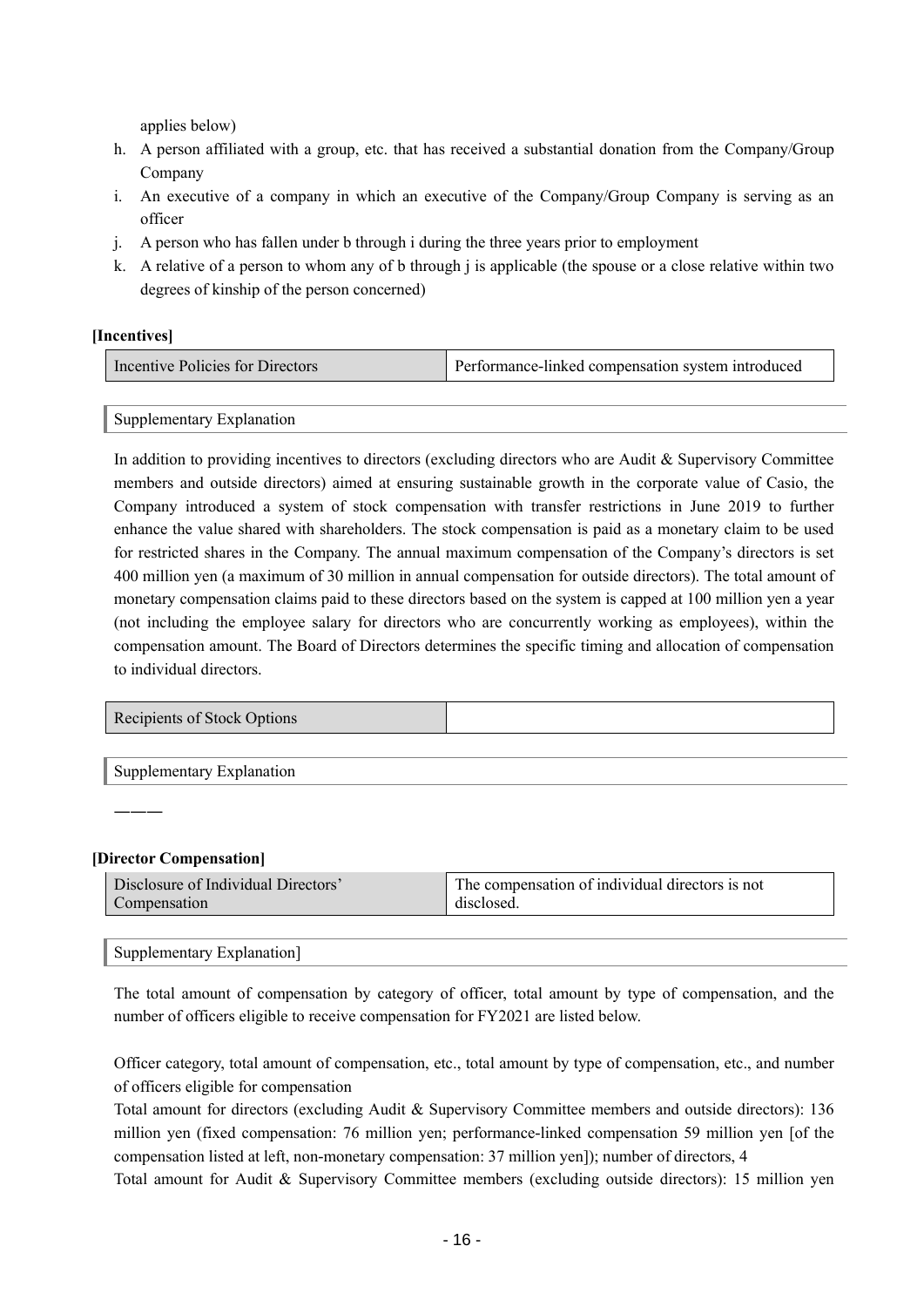(fixed compensation: 15 million yen), number of Audit & Supervisory Committee members: 1 Total amount for outside officers: 32 million yen (fixed compensation: 32 million yen); number of officers, 3

Notes:

- 1. Total amount for directors does not include employee wages paid to directors with managerial duties.
- 2. The total amount of non-monetary compensation for directors (excluding Audit & Supervisory Committee members and outside directors) is made up includes only performance-linked compensation.

| and Calculation Methods | Policy on Determining Compensation Amounts | Established |
|-------------------------|--------------------------------------------|-------------|
|-------------------------|--------------------------------------------|-------------|

Disclosure of Policy on Determining Compensation Amounts and Calculation Methods

The Company's policy regarding the determination of the compensation amount, etc., for directors and the calculation methods is as follows.

#### 1. Performance-Linked Compensation

Performance-linked compensation paid in the form of bonuses is based primarily on consolidated net sales and consolidated operating profit as these are thought to be the indicators that best reflect the results of management efforts to improve performance. Specifically, the payments are based on the actual figures for consolidated net sales and consolidated operating profit for the relevant fiscal year and on performance relative to targets. Business conditions and other qualitative factors are also reflected in bonus amounts. Consolidated net sales and consolidated operating profit for the fiscal year under review, which served as the indicators for compensation for directors, were 227.4 billion yen, compared with the target of 220.0 billion yen, and 15.3 billion yen, compared with the target of 14.0 billion yen, respectively.

#### 2. Breakdown of non-monetary Compensation

We have introduced a system of non-monetary compensation in the form of restricted stock compensation. The aim is not only to provide an incentive for continuously increasing corporate value, but also to further reinforce the sense of value-sharing with shareholders. The number of shares allocated to each individual is calculated by dividing a figure representing a fixed proportion of the individual's total annual compensation by the stock price.\* A restriction on stock transfer applies until the director's retirement.

\* Closing price on the day before the Board of Directors meeting at which allocation is approved.

#### 3. Resolutions of the General Meeting of Shareholders on Director Compensation

A resolution was passed at the General Meeting of Shareholders of June 27, 2019, setting the maximum combined annual compensation amount at a total of 400 million yen for directors (excluding directors who are Audit & Supervisory Committee members but including a maximum annual amount of 30 million yen for the outside directors) and a total of 70 million yen for directors who are Audit & Supervisory Committee members. The above compensation does not include employee salaries paid to directors with concurrent employee duties. The number of directors as of the close of the above General Meeting of Shareholders (excluding directors who were Audit & Supervisory Committee members) was five (including one outside director), and the number of directors who were Audit & Supervisory Committee members was three. At the same meeting, the maximum combined annual amount of restricted stock compensation for the directors (excluding Audit & Supervisory Committee members and outside directors) was set, within the above limits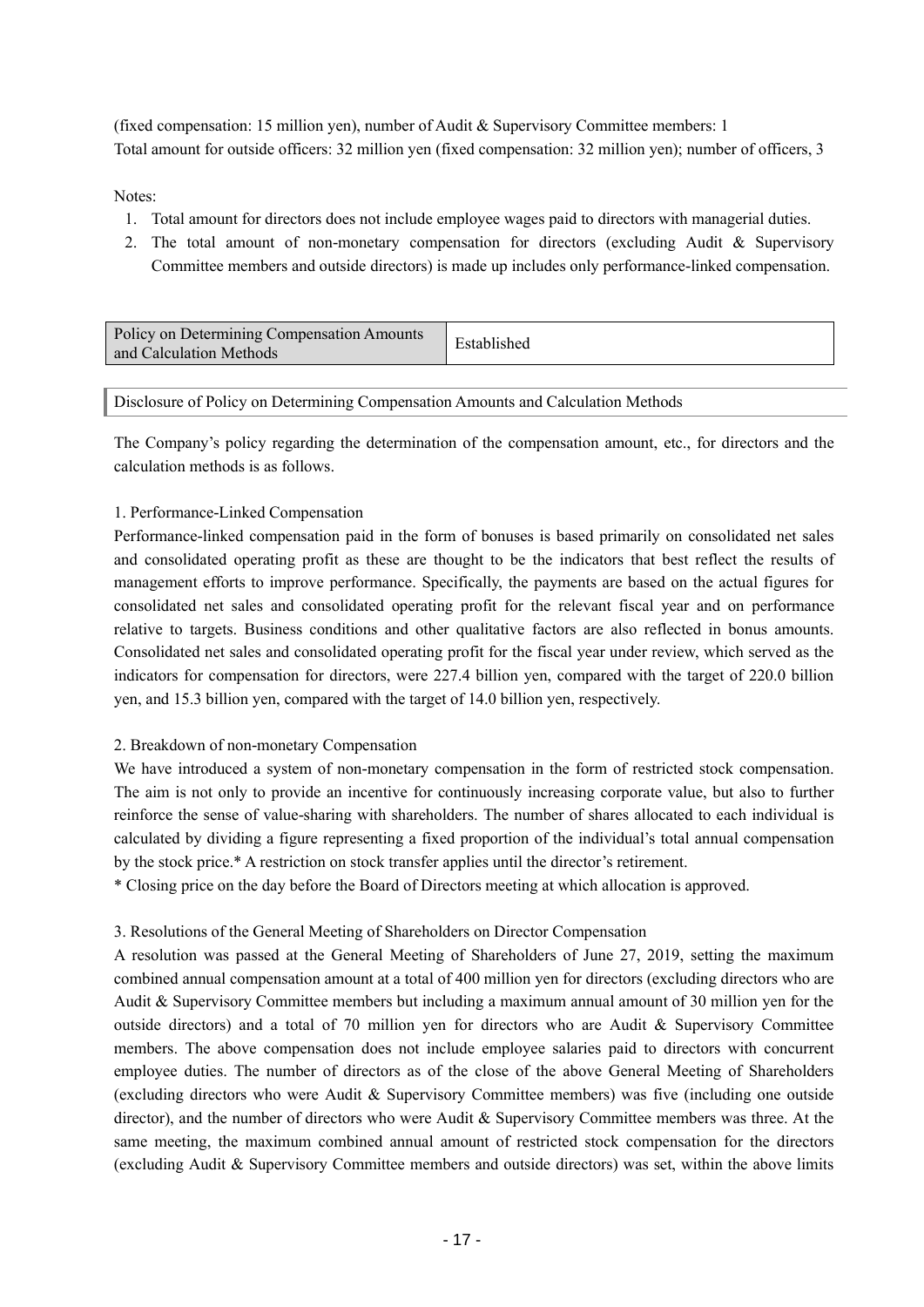on director compensation, at a total of 100 million yen (maximum 80,000 shares). As of the close of the above General Meeting of Shareholders, the number of eligible directors was four.

4. Agreed Policy on the Content of Individual Directors' Compensation

(1) Method of deciding agreed policy on the content of individual directors' compensation

To set the agreed policy on the content of individual directors' compensation, the Board of Directors advised the Compensation Committee on the formulation of draft proposals, and the Board of Directors meeting of March 25, 2021, adopted an agreed policy by accepting the content of the submitted proposals.

(2) Outline content of the agreed policy

The two points indicated below form the basic policy on the compensation of directors (excluding directors who are Audit & Supervisory Committee members; the same applies below), which is designed to function as a healthy incentive toward sustainable growth.

- ・ Compensation is set at a competitive level with a view to attracting external human resources
- ・ Compensation is designed to serve as an incentive promoting a healthy entrepreneurial spirit

The level of compensation is set according to the role expected of the position, with market benchmarking for reference.

The compensation of directors other than outside directors is composed of a fixed component supplemented by a performance-linked component made up of bonuses and stock compensation. In view of their particular duties, the compensation of outside directors consists of fixed compensation only. To give greater emphasis to performance-linked compensation, the relative weights of the compensation components are set at 60% for fixed compensation and 40% for performance-linked compensation (of the performance-linked compensation, 25% consists of bonuses and 15% of stock compensation). However, these proportions may be adjusted according to the individual role.

Regarding the timing of the payment of compensation, the period from July of each year until the following June is the period for which the annual compensation amount is paid, with the fixed compensation paid in monthly installments. Bonuses are paid in December and June, while stock compensation is provided in a single allocation in July.

(3) Reason for the judgment by the Board of Directors that the content of individual directors' compensation for the fiscal year ended March 2021 is in accordance with the agreed policy

As mentioned in 5. Delegation of Responsibility for Decision on Individual Directors' Compensation, the decision on the individual compensation was made in discussion with directors serving as Compensation Committee members based on the Committee's submitted proposals. It was therefore judged by the Board of Directors to be in accordance with the agreed policy.

### 5. Delegation of Responsibility for Decision on Individual Directors' Compensation

To decide the individual directors' compensation, the Compensation Committee, chaired by an outside director, discusses aspects of director compensation such as the compensation system and compensation level in response to a request from the Board of Directors and submits proposals to the Board of Directors, based on which the Board of Directors delegates to President & CEO KASHIO Kazuhiro to assume responsibility for deciding the individual compensation in accordance with the compensation limits adopted by the General Meeting of Shareholders and the agreed policy on compensation. The President & CEO confers with the directors who are Compensation Committee members before deciding on individual compensation based on the proposals submitted by the Compensation Committee. The reason for the delegation of the decision on individual compensation to the President & CEO is that the President & CEO is considered the most appropriate person to evaluate the organization which the director oversees based on an overview of the Company's performance, etc.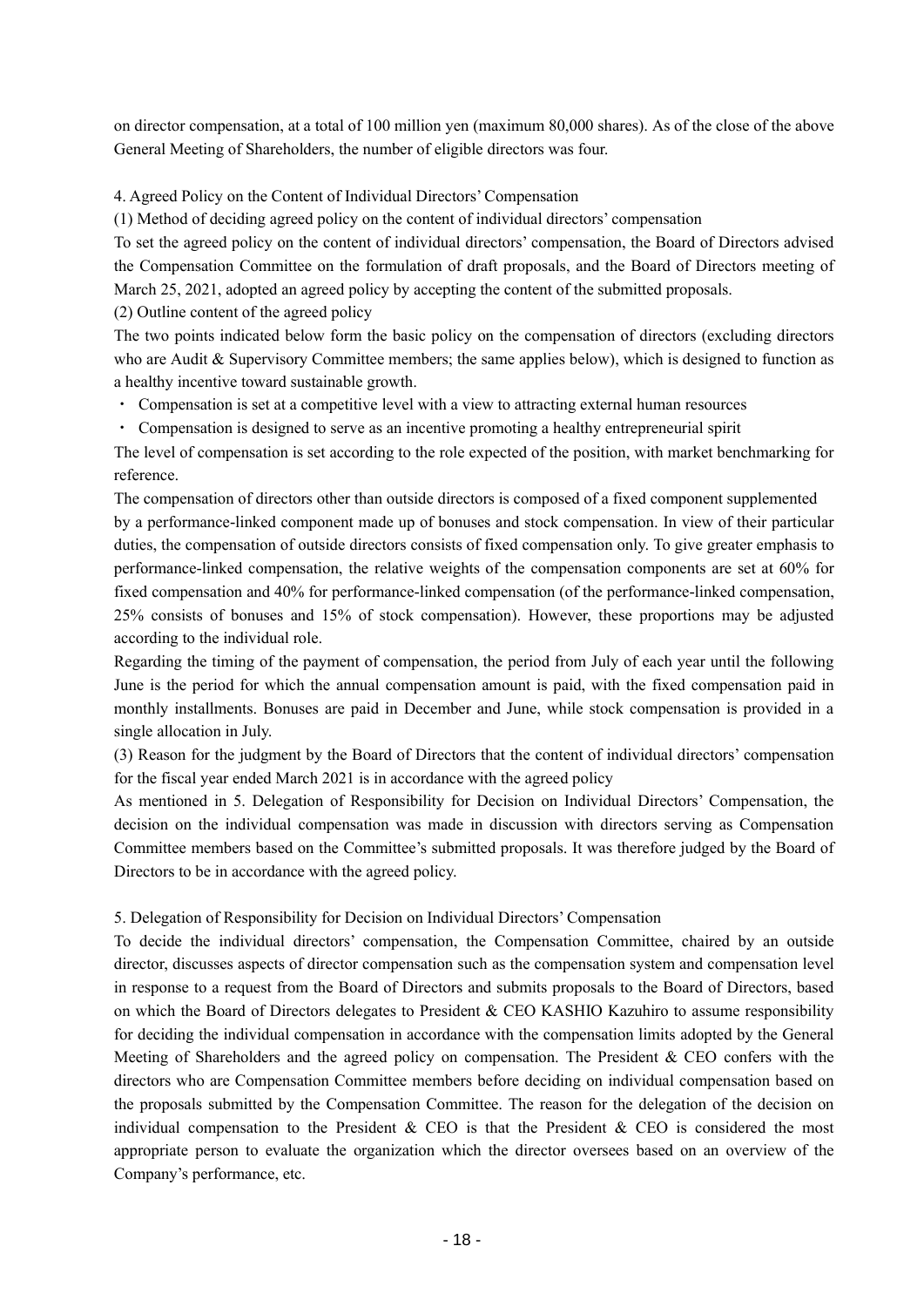#### **[Support System for Outside Directors]**

To enable outside directors to function and fulfill their roles, the Secretariat for the Board of Directors provides them with explanations of agenda items referred to the Board of Directors for discussion, in advance. The Secretariat also arranges opportunities to tour plants and offices, exchange information with key divisions, and other opportunities, as needed, that will enable them to understand the circumstances of the Casio Group.

#### **[Retired Presidents/CEOs Holding Advisory Positions (Consultant, Advisor, etc.)]**

Information on Retired Presidents/CEOs Holding Advisory Positions (Consultants, Advisors, etc.)

| Name | Job title/<br>Position | Responsibilities | <b>Employment Terms</b><br>(Full/part time, with/without)<br>compensation, etc.) | Date When Former<br>Role as President/<br>CEO Ended | Term |
|------|------------------------|------------------|----------------------------------------------------------------------------------|-----------------------------------------------------|------|
|      |                        |                  |                                                                                  |                                                     |      |

Number of Retired Presidents/CEOs Holding Advisory Positions (Consultant, Advisor, etc.)

| ner |  |  |
|-----|--|--|
|     |  |  |

None

### **2. Matters Concerning the Functions of Business Execution, Auditing, Oversight, and Nomination and Compensation Decisions (Overview of Current Corporate Governance System) - Updated**

■ Organizational Design

Casio positions swift decision-making, the proper performance of duties, and strengthening our management oversight functions as core issues for the company to promote sustainable growth and medium- to long-term enhancement of our corporate value. We strengthened the oversight function of the Board of Directors to respond these issues appropriately. We also switched to a company with an Audit & Supervisory Committee format by resolution at the 63rd General Meeting of Shareholders held on June 27, 2019. This was done to enable swifter and more efficient execution based in appropriate oversight by the Board of Directors. By taking these actions, we have clarified the mission of directors and executive officers and will continue to strive for stronger corporate governance and work to increase corporate value even further.

#### ■ Board of Directors and Directors

The Board of Directors is responsible for the function of overseeing decision-making and business execution by management. The board discusses and makes decisions on important management matters specified in laws and regulations, the Articles of Incorporation, and the Rules on the Board of Directors. To increase the efficiency and agility in the execution of business, the Board of Directors delegates executive authority to executive officers on matters that do not meet the standards set for referral to the Board of Directors in laws and regulations, the Articles of Incorporation, and the Rules on the Board of Directors. The oversight function is effectively secured by designating matters involving legally required decisions and matters particularly important to business execution and reserving the right of the Board of Directors to make decisions on these matters.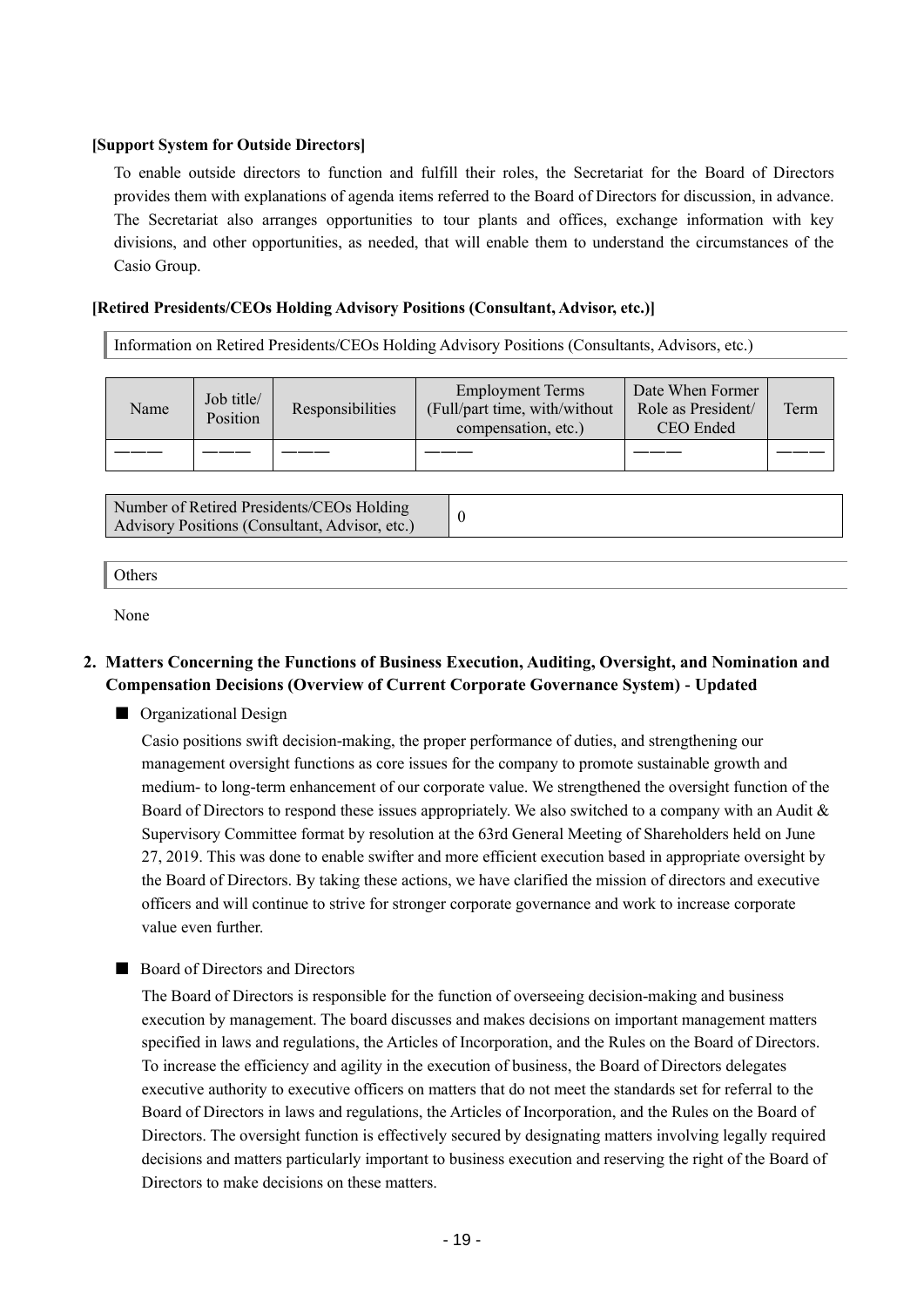The Board of Directors consists of the following nine directors and the President & CEO. To strengthen the management platform, we have adopted a system with two representative directors. More than one-third of the directors must be outside directors. This strengthens the oversight function.

- ・ Six directors (excluding directors serving as Audit & Supervisory Committee members and, of whom, one is an outside director)
- ・ Three directors serving as Audit & Supervisory Committee members (of whom, two are outside directors)

The term of directors (excluding directors who are Audit & Supervisory Committee members) has been established at one year and their management responsibilities have been clearly stated to enable them to respond swiftly to changes in the business environment. The Company believes that the Board of Directors must consist of members who possess diverse perspectives, experiences, and skills in order to fulfill its management oversight function effectively. As such, in addition to inside directors who are familiar with the Company's business, our Board of Directors is comprised of outside directors possessing broad knowledge and extensive experience in corporate management, science, administration, finance and accounting, law, and other fields.

Candidates for inside director positions possess the qualities required of a director and are outstanding in business performance, capabilities, and character. The Nomination Committee engages in deliberation to identify persons who are able to fulfill management responsibilities, and reports to the Board of Directors.

Outside directors bring in external perspectives and increase management transparency. The Company appoints outside directors to further strengthen the oversight function in regard to the execution of business. They are experts who can provide opinions and advice from a wide variety of perspectives, including that of stakeholders, and are invited to Board of Director meetings and other meetings. To enable outside directors to function and fulfill their roles, the Secretariat for the Board of Directors provides them with advance explanation and other assistance on agenda items for Board of Directors meetings. The Secretariat also arranges opportunities for plant and office tours, information exchange with key divisions, and many other opportunities, as needed, to enable them to understand the circumstances of the Casio Group.

When selecting director candidates, the Company has prepared a skills matrix that lists the knowledge, experience, and abilities expected of directors, and for outside directors, the Board of Directors deliberates on their independence and expected roles before making decisions. The skills matrix can be viewed in the reference documents for the Notice of the Ordinary General Meeting of Shareholders. ・Notice of the Ordinary General Meeting of Shareholders (available on the Tokyo Stock Exchange website): https://www2.tse.or.jp/disc/69520/140120210603439708.pdf

#### ■ Audit & Supervisory Committee

The Audit & Supervisory Committee is comprised of three directors who are Audit & Supervisory Committee members. The chair of the Audit  $\&$  Supervisory Committee is selected by the committee members from among those members who are outside directors. The current chair is ABE Hirotomo. YAMAGUCHI Akihiko, an internal director, serves as a full-time Audit & Supervisory Committee member, while ABE Hirotomo and CHIBA Michiko, who are outside directors, both serve as part-time Audit & Supervisory Committee members. Ms. CHIBA possesses professional expertise and extensive audit experience as a certified public accountant. Mr. ABE possesses rich experience from working overseas for a *sogo shosha* (general trading company) and special knowledge based on his research and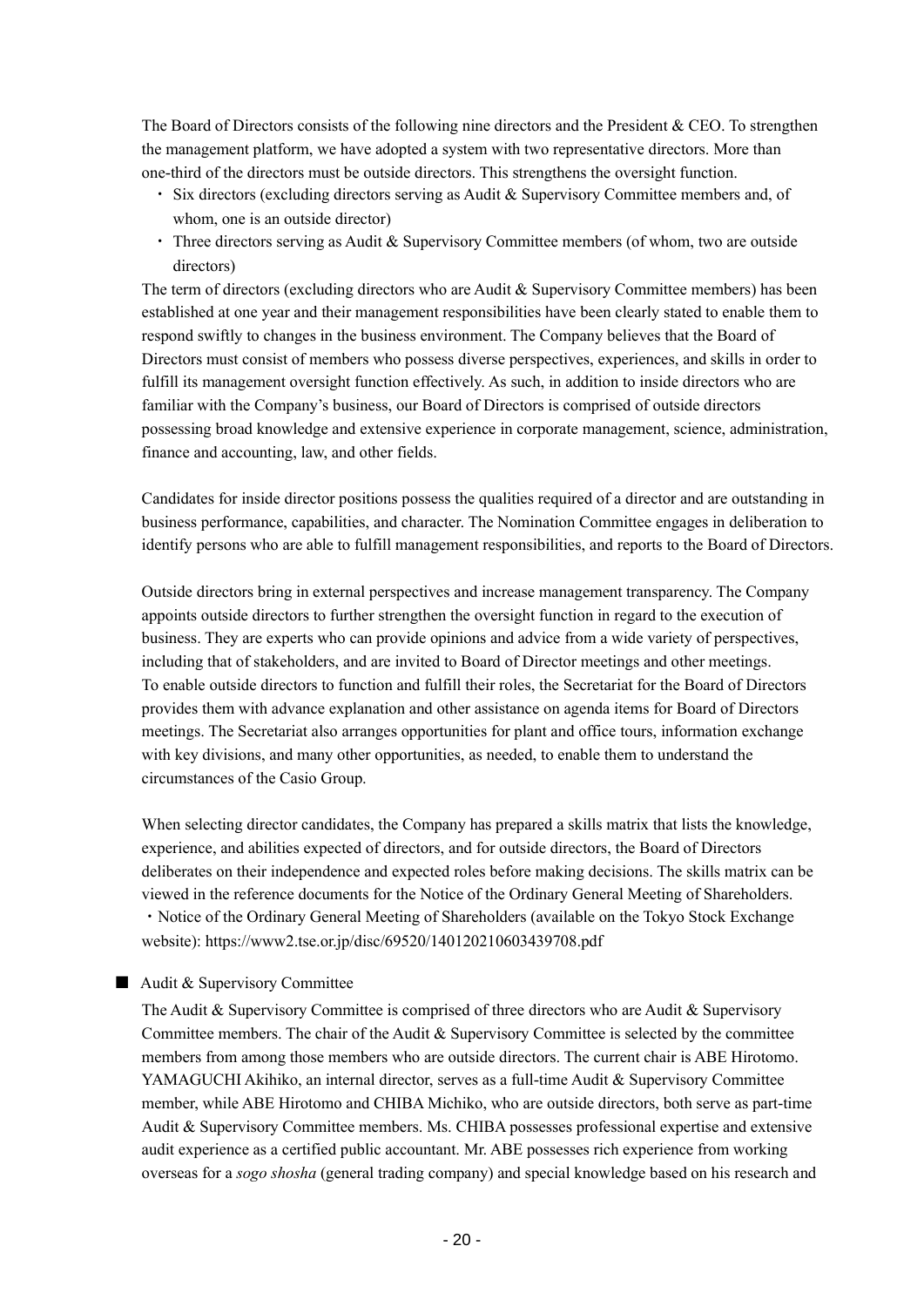work in the legal field as a graduate school professor.

In order to ensure the soundness and transparency of business management, Audit & Supervisory Committee members attend Board of Directors meetings and other important meetings and committee meetings and voice their opinions, as necessary, to ensure appropriate decision-making. This is done in accordance with audit policies and allocation of responsibilities set out by the Audit & Supervisory Committee. Audit & Supervisory Committee members also exercise strict oversight by meeting regularly with the President and CEO of the company to ensure a common understanding, soliciting information and reports from directors (who are not Audit & Supervisory Committee members) and others, and reading the documentation for resolutions on important matters. When necessary, they also work together with the other outside director (who is not an Audit & Supervisory Committee member) to collect information and exchange opinions. The Company has also assigned dedicated staff members to assist the Audit & Supervisory Committee to further strengthen the audit function. The Audit & Supervisory Committee also determines whether or not to submit proposals for the appointment and dismissal of the accounting auditor from an independent and objective standpoint, and agrees to proposals for the election of directors who are Audit & Supervisory Committee members and the audit compensation of the accounting auditor.

#### ■ Executive Officer System and Executive Officers

Executive officers are delegated certain authorities to execute business according to the policies established by and under the supervision of the Board of Directors. The management structure is based on a business management matrix whose two axes are business units and functions in order to implement optimal decision-making from a Company-wide perspective. In addition to clarifying the system of responsibility and the delegation of authority based on this system, we have established a system that ensures timely decision-making from a multifaceted and Company-wide perspective in response to changes in the environment through active discussions. We also introduced a structure of three chief officers—CEO, CHRO, and CFO—in April 2021 in order to enhance overall optimization of human assets and cash flow, which are the most important elements of management resources, and we continue to work to strengthen governance functions.

Under the above-mentioned structure, the weekly Management Meeting brings together the officers in charge of the various business units and functions to discuss important matters, share information, and expedite the execution of business. The detailed procedures for execution are set out in the Executive Decision Making Authority Rules.

The Board of Directors selects executive officers from excellent human resources in terms of their capabilities and performance and are capable of taking consolidated management to a higher level. The term of an executive officer is one year, the same as the term for directors (excluding directors serving as Audit & Supervisory Committee members).

#### ■ Internal Auditing

The Internal Audit Department consists of four auditors who audit the status of organizational management based on common group standards, etc., and work to maintain and strengthen internal controls and the risk management system. Dedicated staff have been allocated to directors who are Audit & Supervisory Committee members (including outside directors) to assist them in their work and they hold regular quarterly meetings and exchange information on a daily basis. They also plan internal audits,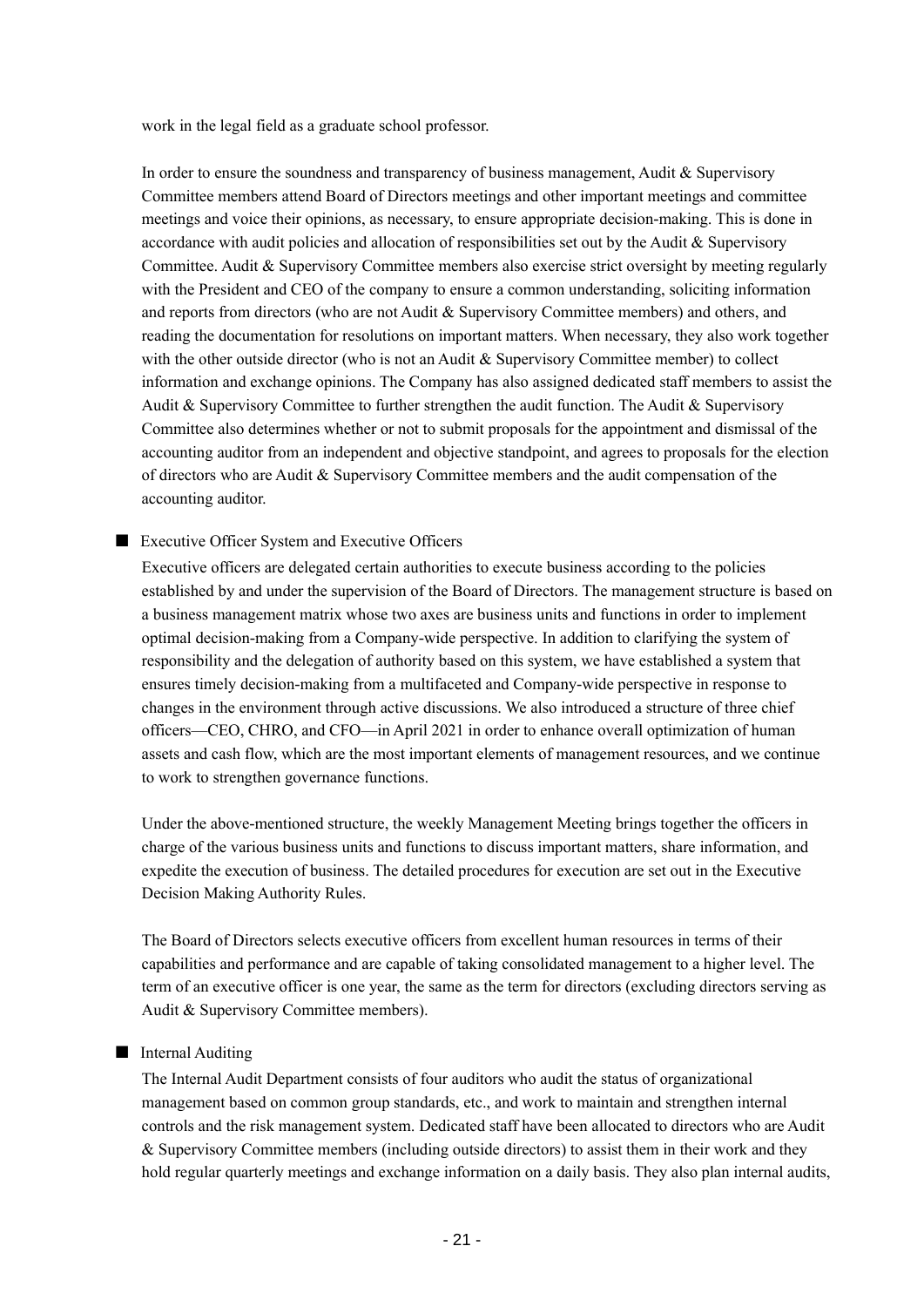provide a summary report based on the items audited after internal audits have been conducted, and work together to improve the efficiency and effectiveness of the audit function. The results of internal audits are reported to directors (who are not Audit & Supervisory Committee members).

### ■ Accounting Auditor

The Company has contracted KPMG AZSA LLC as the accounting auditor to perform external audits. The accounting auditor performs audits according to the generally accepted auditing standards in Japan. The three certified public accountants (CPAs) who performed the auditing work are KAWASE Hiroto, IWAMIYA Shingo, and MIYAHARA Satsuki. Seven CPAs and six other staff members also participated in the accounting audit as support staff. The Audit  $\&$  Supervisory Committee works together with the accounting auditor to receive audit reports from the accounting auditor on a quarterly basis, explain the status of the internal control system, the evaluation of risks and other matters, and share information and exchange opinions as necessary.

### **3. Reasons for Adoption of Current Corporate Governance System**

Casio understands how important swift decision-making, the proper performance of duties, and strengthening the management function to improve the soundness and transparency of management are to consistently achieving management goals, and continually enhancing corporate value. We have therefore implemented a corporate governance system to achieve those goals and believe that is it operating adequately.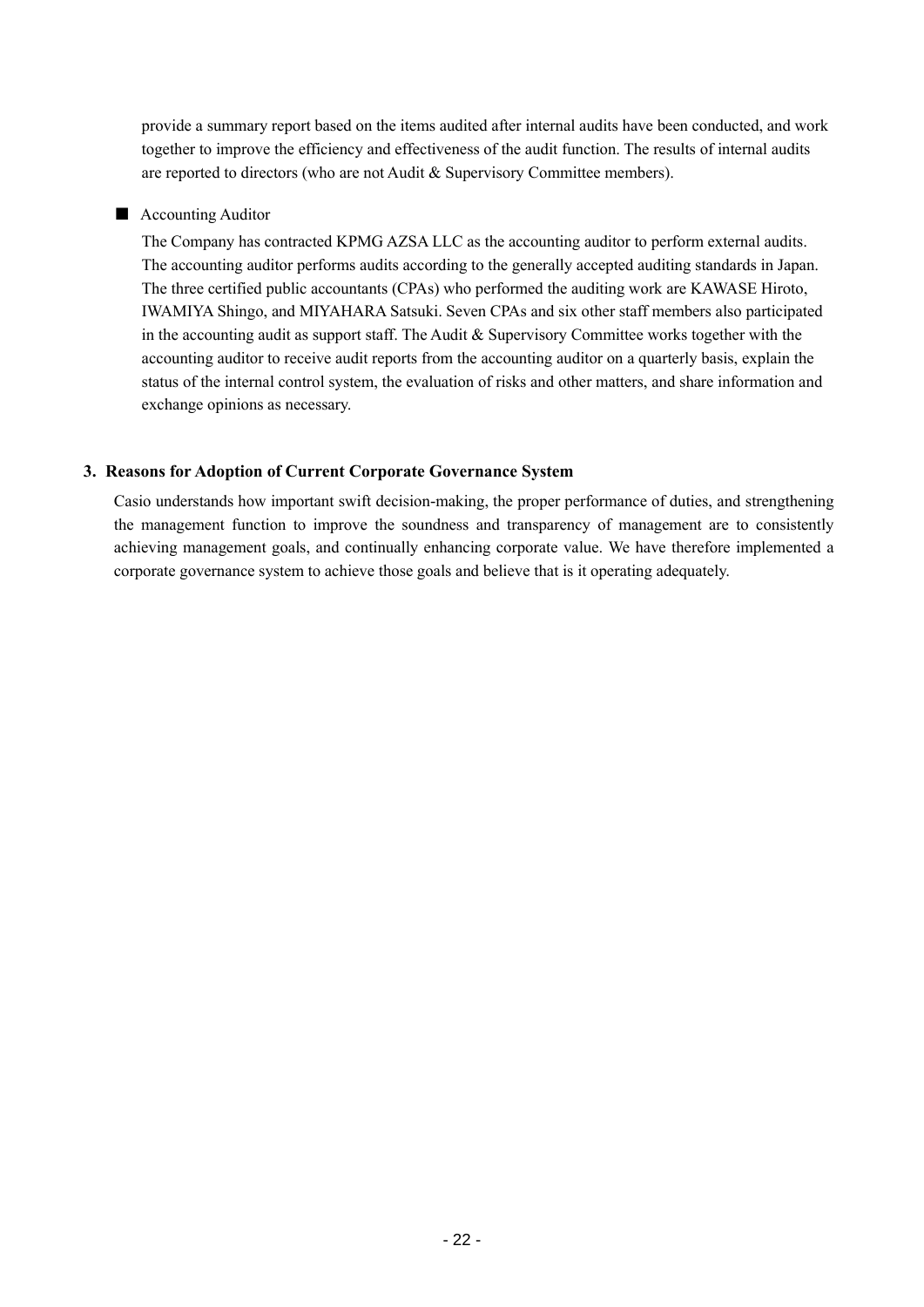# **III. Implementation of Measures for Shareholders and Other Stakeholders**

**1. Measures to Ensure Dynamic General Shareholder Meetings and Smooth Exercise of Voting Rights - Updated**

|                                                                                                                  | Supplementary Explanations                                                                                                                                                                                                                                                     |
|------------------------------------------------------------------------------------------------------------------|--------------------------------------------------------------------------------------------------------------------------------------------------------------------------------------------------------------------------------------------------------------------------------|
| Early Notification of General<br>Shareholder Meeting                                                             | The notice was sent 22 days prior to the General Meeting of Shareholders<br>in 2021. Before sending the notice, the Company posted it on the Tokyo<br>Stock Exchange's TDnet and on the corporate website 25 days prior to the<br>date of the General Meeting of Shareholders. |
| Electronic Exercise of Voting<br><b>Rights Allowed</b>                                                           | The Company has adopted an electronic voting system and has established<br>an environment that enables the exercise of voting rights.                                                                                                                                          |
| Participation in an Electronic<br>Voting Platform or Other<br>Means to Increase the Exercise<br>of Voting Rights | The Company participates in the platform for exercising voting rights<br>operated by ICJ, Inc.                                                                                                                                                                                 |
| Convocation Notice in English<br>Provided                                                                        | Information on resolutions in the notice of the Ordinary General Meeting<br>of Shareholders is produced in English and posted on the website of Tokyo<br>Stock Exchange, Inc.                                                                                                  |
| Other                                                                                                            | The Company broadcast the General Meeting of Shareholders live online<br>for shareholders only.                                                                                                                                                                                |

## **2. IR Activities**

|                                                                           | <b>Supplementary Explanations</b>                                                                                                                                                                                                                                                                 | <b>Explanation</b> from<br>Representative |
|---------------------------------------------------------------------------|---------------------------------------------------------------------------------------------------------------------------------------------------------------------------------------------------------------------------------------------------------------------------------------------------|-------------------------------------------|
| Preparation and Publication of<br>Disclosure Policy                       | The Company has established a Disclosure Policy,<br>which it has published on the corporate website.<br>https://world.casio.com/ir/disclosure/                                                                                                                                                    |                                           |
| Regular Investor Briefings for<br>Individual Investors                    | Briefings for individual investors are held as needed.                                                                                                                                                                                                                                            | N <sub>0</sub>                            |
| Regular Investor Briefings for<br>Analysts and Institutional<br>Investors | Briefings are held on a quarterly basis (the<br>representative director personally explains results at<br>the briefings for the midterm and year-end results).                                                                                                                                    | Yes                                       |
| Regular Investor Briefings for<br><b>Overseas Investors</b>               | The Company also conducts individual visits, mainly<br>to foreign investors, after results have been announced.                                                                                                                                                                                   | Yes                                       |
| Posting of IR Materials on<br>Website                                     | IR materials posted include the <i>Integrated Report</i> ,<br>summary financial statements, reference materials<br>accompanying the financial statements, materials for<br>briefings on financial statements, annual securities<br>reports, business reports, etc.<br>https://world.casio.com/ir/ |                                           |
| <b>Establishment of Department</b><br>and/or Manager in Charge of<br>IR   | An IR Department has been established and an officer<br>has been assigned as the officer in charge of the IR<br>Department.                                                                                                                                                                       |                                           |

### **3. Measures to Ensure Respect for Stakeholders' Positions - Updated**

|                                | Supplementary Explanations                                             |
|--------------------------------|------------------------------------------------------------------------|
| Stipulation of Internal Rules  | The Charter of Creativity for Casio, which contains the guidelines for |
| for Respecting the Position of | conduct at Casio, calls on employees to always exhibit a spirit of     |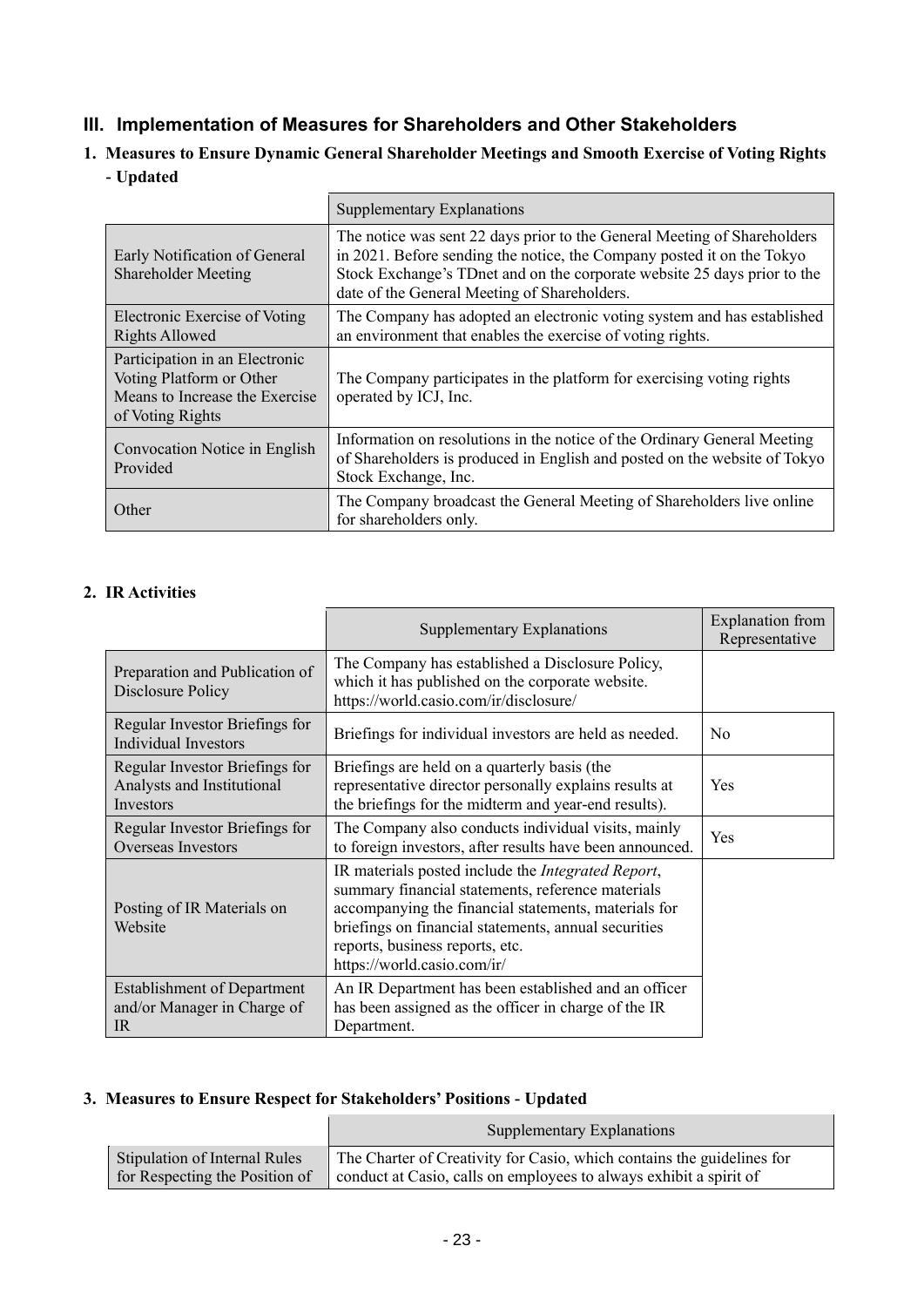| Stakeholders                                                              | give-and-take and not place priority on their own interests. It exhorts them<br>to develop a mutual understanding and respect of the perspectives of all<br>stakeholders, and have an attitude of growing and developing together.<br>The Casio Business Conduct Guidelines also states, "We will strive to<br>promote communication as a means to enhancing our relationship of trust<br>with a variety of stakeholders, including customers, shareholders,<br>investors, employees, local communities and business partners."                                                                                                                                                                                                                                                                                                                                                                                                                                                                                                                                                                                                                                                                                                                                                                                                                                                 |
|---------------------------------------------------------------------------|---------------------------------------------------------------------------------------------------------------------------------------------------------------------------------------------------------------------------------------------------------------------------------------------------------------------------------------------------------------------------------------------------------------------------------------------------------------------------------------------------------------------------------------------------------------------------------------------------------------------------------------------------------------------------------------------------------------------------------------------------------------------------------------------------------------------------------------------------------------------------------------------------------------------------------------------------------------------------------------------------------------------------------------------------------------------------------------------------------------------------------------------------------------------------------------------------------------------------------------------------------------------------------------------------------------------------------------------------------------------------------|
| Implementation of<br>Environmental Activities, CSR<br>Activities, etc.    | See Section I-1, Basic Views, Disclosure Based on the Principles of the<br>Corporate Governance Code, Supplementary Principle 3-1-3, in this report<br>for information on the Company's main sustainability and environmental<br>activities.<br>We have adopted universal principles the United Nations Global Compact<br>that we should respect as a global company as our guidelines for action.<br>We are striving to further evolve our actions by analyzing the current state<br>of the Company, formulating an action plan, and implementing activities<br>based on the ISO 26000 standard, Guidance on Social Responsibility.<br>By managing our business from these global perspectives, we are aiming<br>to solve the issues presented in the SDGs (Sustainable Development<br>Goals) which are aimed at solving ESG (environmental, social, and<br>governance) issues. We are also aiming to fulfill the role that society<br>expects of us and grow sustainably so that we continue to be a company<br>that is needed by society.<br>Further details on these activities are disclosed in the Integrated Report<br>and the Sustainability Report on our public website.<br>· Integrated Report: https://world.casio.com/ir/library/annual/<br>· Sustainability website: https://world.casio.com/csr/<br>· Sustainability Report: https://world.casio.com/csr/report/ |
| Development of Policies on<br>Provision of Information to<br>Stakeholders | The Charter of Creativity for Casio, which contains the guidelines for<br>conduct at Casio, states, "We will disclose corporate information in a<br>timely and appropriate manner." The Casio Business Conduct Guidelines<br>also state, "We strive to disclose corporate information such as<br>management policy, business activities, financial information, and<br>sustainability activities in a timely and appropriate manner, thereby<br>making the information useful to stakeholders." It also states, "We<br>respectfully listen to the opinions and needs of each stakeholder and strive<br>to reflect them in our business activities."                                                                                                                                                                                                                                                                                                                                                                                                                                                                                                                                                                                                                                                                                                                             |
| Other                                                                     | The Company has appointed one woman as a director (who is an Audit $\&$<br>Supervisory Committee member) to ensure diversity in management.<br>We also recognize the women in the workforce to be an extremely<br>important asset. To facilitate the promotion of women to management<br>positions, we are actively pursuing initiatives. They include an initiative to<br>select women who are strong performers as candidates for executive<br>management and support their development over the medium-term, and to<br>build a structure and environment that will enable women to better<br>demonstrate their strengths.                                                                                                                                                                                                                                                                                                                                                                                                                                                                                                                                                                                                                                                                                                                                                    |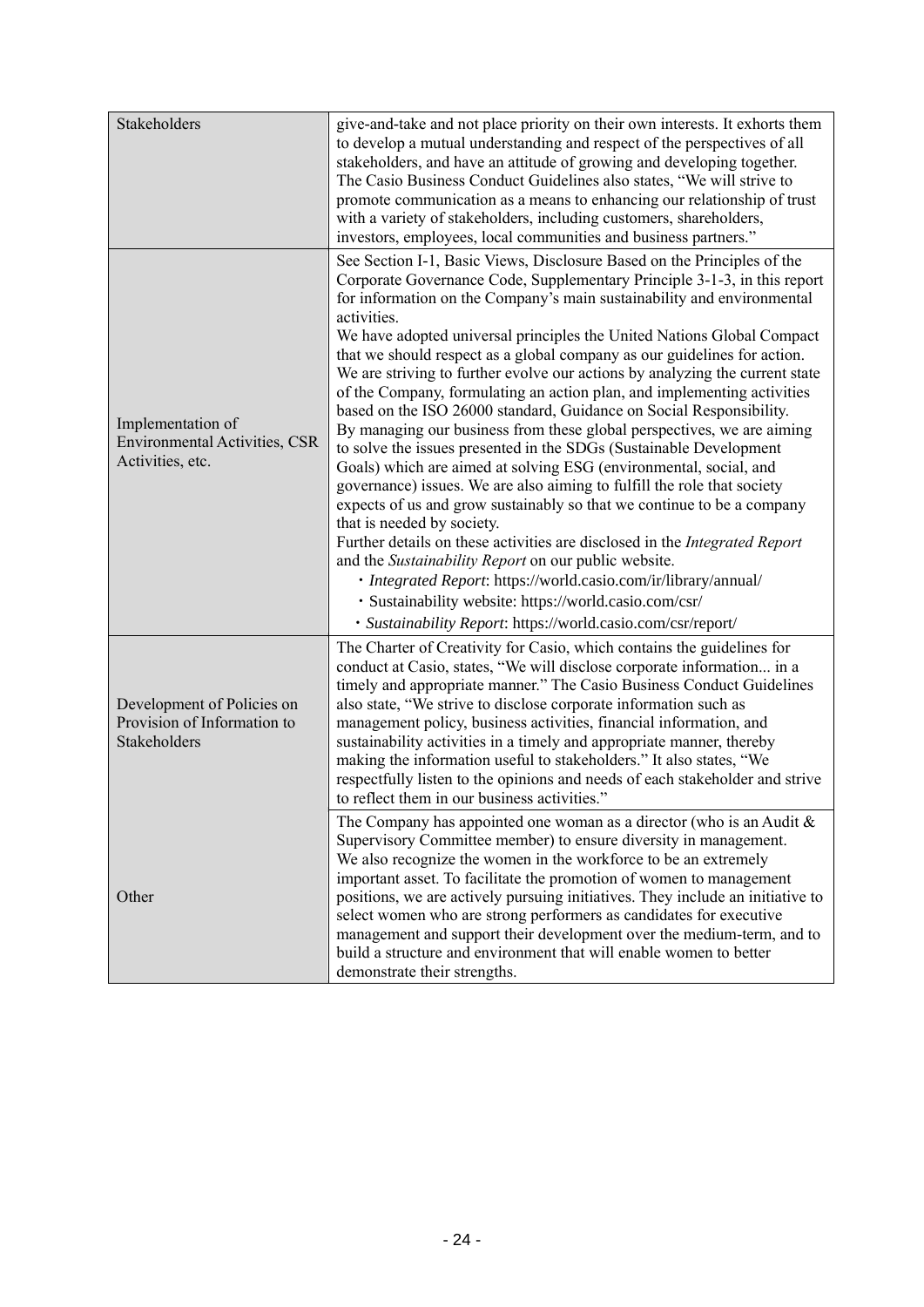# **IV. Matters Related to the Internal Control System**

### **1. Basic Views on Internal Control System and Progress on System Development - Updated**

The Casio Group has established the Charter of Creativity for Casio, Casio Common Commitment, and Casio Business Conduct Guidelines based on the corporate creed of "Creativity and Contribution." The following systems have been implemented to ensure proper business operation.

- (1) System to ensure that performance of duties by directors and employees of the Company and group companies comply with the Articles of Incorporation and relevant laws and regulations
	- a. Based on laws, the Articles of Incorporation, and rules for the Board of Directors, the Board of Directors decides important issues relating to legal requirements and management of the Company and group companies, and prevents violations of the law or the Articles of Incorporation by monitoring the performance of duties by the directors.
	- b. In order to comply with relevant laws and regulations regarding the performance of duties, specific documents such as policies and rules are prepared. Awareness of these is promoted throughout the Company and each group company after various committees, such as the Internal Control Committee, have examined and deliberated on them.
	- c. The Whistleblower Hotline has been established with internal and external channels and operates as the point of contact for inquiries and reporting on problems related to legal violations and other compliance matters. The Company ensures that whistleblowers are not penalized.
	- d. The Company and group companies are not involved with antisocial forces, which pose a threat to social order and public safety, in any way, and the entire organization is resolute in refusing any improper demands.
	- e. The validity and operational adequacy of the above-mentioned rules are improved through internal audits and continual review, in order to prevent any misconduct.
- (2) System for retaining and managing information relating to performance of duties by directors and employees of the Company and group companies Each department retains and manages information relating to the performance of duties by the directors and employees concerned, based on the Document Management Rules and other rules.
- (3) Risk management rules and other systems at the Company and group companies
	- a. The Company and group companies have a system to manage risks that can have a significant impact on management. The system is promoted in a unified way by the relevant departments and the Secretariat for the Internal Control Committee, based on the Risk Management Rules.
	- b. Fundamental Policies on Product Safety and an implementation system have been established with an understanding that maintaining customer confidence in product safety is an important management issue.
- (4) System to ensure the efficient performance of duties by directors and employees of the Company and group companies
	- a. Board of Directors meetings are held to discuss important management issues facing the Company and group companies. Such meetings are held at least once a month, in principle, to enable decisions to be made swiftly and in a reasonable manner.
	- b. The Company's executive officers and directors (including Audit & Supervisory Committee members) attend meetings of the executive officers to discuss and decide on the execution of important business matters. They ensure group-wide coordination and smooth implementation of measures.
	- c. Detailed execution procedures are outlined in the Executive Decision Making Authority Rules and the Group Company Decision Making Authority Rules.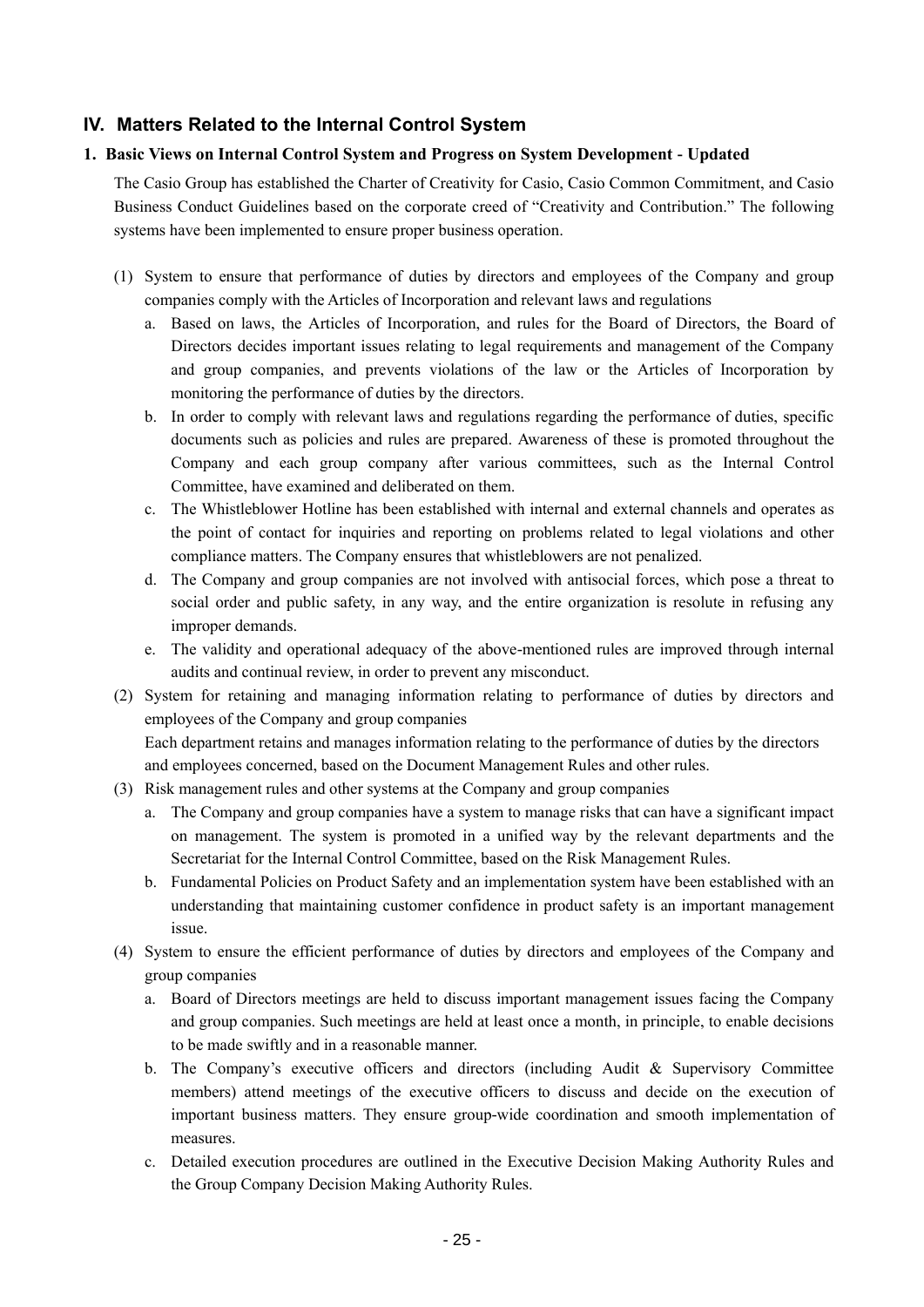- d. Group companies have created a system for performance of duties based on consolidated management plans, the Group Company Decision Making Authority Rules, and various basic group policies.
- (5) System to ensure proper operations at the Company and group companies
	- a. To ensure proper operations, the Company and group companies have various rules based on the Charter of Creativity for Casio, Casio Common Commitment, and Casio Business Conduct Guidelines.
	- b. The Company assigns certain directors or executive officers based on a system under which directors and officers are responsible for specific group companies. The relevant directors and executive officers perform group company management through a system that requires reporting to and approval by the Company, in accordance with the Group Company Decision Making Authority Rules. They also perform monitoring as necessary.
	- c. The Company and the group companies have built a system to ensure the adequacy and reliability of financial reporting. After internal controls related to business flow and financial reporting are inspected, they are documented and evaluated, and revised to improve them.
- (6) System for employees that assist the Audit & Supervisory Committee in the performance of its duties, and the independence of those employees from directors (who are not Audit & Supervisory Committee members)
	- a. Employees are appointed to assist the Audit & Supervisory Committee in its duties.
	- b. Matters concerning the appointment, transfer, evaluation or discipline of employees who assist the Audit & Supervisory Committee require prior consent from the Audit & Supervisory Committee.
- (7) System for the Company's directors and employees and group companies' directors, auditors, and employees to report to the Audit & Supervisory Committee; other systems for reporting to the Audit & Supervisory Committee; and systems to ensure that audits by the Audit & Supervisory Committee are performed effectively
	- a. Whenever something that is likely to cause significant damage to the Company or group companies, facts pertaining violation of the law or the Articles of Incorporation, or facts pertaining to illegal conduct of business are discovered, the Company's directors and employees must immediately report these to the Audit & Supervisory Committee.
	- b. Whenever something that likely to cause significant damage to the Company or group companies, facts pertaining to a violation of the law or the Articles of Incorporation, or facts pertaining to illegal conduct of business are discovered, the directors, auditors and employees of a group company must immediately report it to the Company officer in charge of the group company, and that officer must immediately report it to the Audit & Supervisory Committee.
	- c. Whenever a group company's directors, auditors and employees determine that a management action or guidance from the Company may violate the law, or may present a compliance issue, they must report it to the Audit & Supervisory Committee.
	- d. The Company's directors and employees and the directors, auditors and employees of group companies will submit reports and information in response to requests from the Audit & Supervisory Committee.
	- e. The Company's Internal Audit Department periodically reports the results of audits of the Company and group companies to the Audit & Supervisory Committee.
	- f. The Whistleblower Hotline Secretariat reports the status of whistleblower reports and measures taken to the Audit & Supervisory Committee.
	- g. The Company and group companies ensure that people who have made a report to the Audit & Supervisory Committee are not penalized.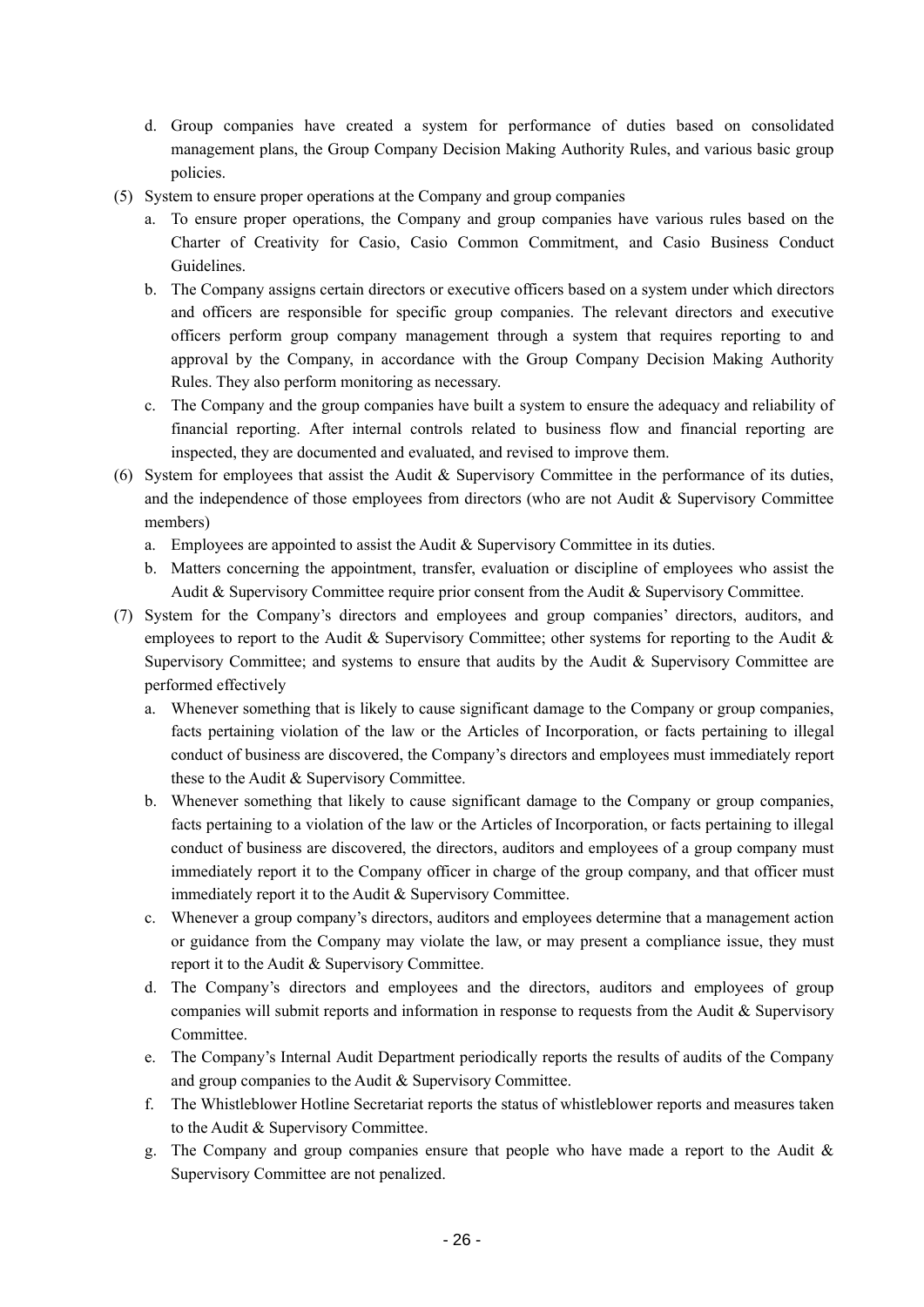- h. The Company promptly processes any requests it receives for the prepayment or reimbursement of expenses arising from the performance of duties by the Audit & Supervisory Committee.
- i. Audit & Supervisory Committee members may attend any important internal meetings of the Company.
- j. Important *ringi* approval documents of the Company and group companies are reported to the Audit & Supervisory Committee after approval.

### **2. Basic Views on Eliminating Anti-Social Forces – Updated**

- (1) Basic Views on Eliminating Antisocial Forces The Company will maintain and stabilize public order and will never maintain relationships with forces engaged in anti-social activities (hereafter, "antisocial forces"), and has established an internal system as an organization-wide response in cooperation with external institutions with expertise in this matter.
- (2) Status of Measures Implemented to Eliminate Antisocial Forces
	- a. The Casio Business Conduct Guidelines specify that the Company "will never maintain relationships with forces engaged in anti-social activities.
	- b. The Company has established a division to oversee response to antisocial forces, as the organization which consolidates information, unifies the line of command, and enlists a company-wide response.
	- c. A supervisor in charge of preventing improper demands has been appointed to establish a system of practical response and internal education, and to maintain close contact with law enforcement and other institutions with expertise in such matters.
	- d. The Company also utilizes information concerning antisocial forces obtained from external organizations with expertise in response, and has published a manual for responding to improper demands and other materials for internal use. Seminars and other types of training are provided as necessary to ensure that these are readily implementable.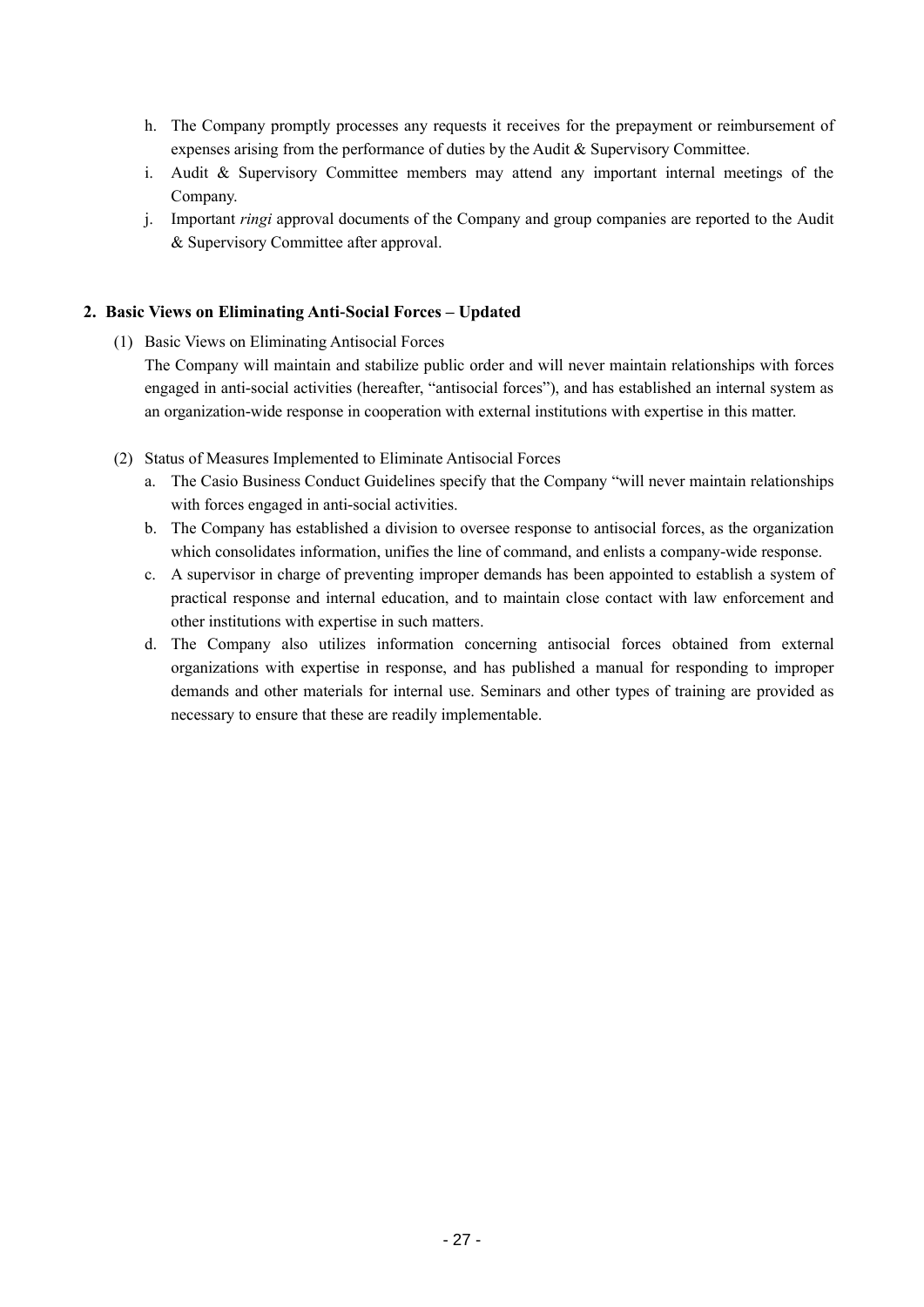## **V. Other**

| 1. Adoption of Anti-Takeover Measures |                                    |             |
|---------------------------------------|------------------------------------|-------------|
|                                       | Adoption of Anti-Takeover Measures | Not Adopted |
|                                       |                                    |             |
|                                       | Supplementary Explanation          |             |

―――

### **2. Other Matters Concerning to Corporate Governance System – Updated**

Casio has established an Internal Control Committee under the supervision of the Board of Directors to integrate company-wide functions related to internal control such as compliance, information security, and risk and crisis management and formulate the respective basic policies and operational plans.

Casio takes stock of all risks, including accidents, disasters, compliance, and information security at a global level, confirms the response policies and systems, and deliberates upon and determines responses to issues. The Internal Control Committee also reports regularly to the Board of Directors on the status of internal control, reports any important deficiencies it discovers to the Board of the Directors, and discusses the response. The Internal Audit Department audits the appropriateness of the internal control systems led by the Internal Control Committee.

To address the Internal Control Reporting System, which has been mandatory under the Financial Instruments and Exchange Act since April 2008, Casio has instituted a basic policy aimed at ensuring the appropriateness and reliability of financial reporting and has established and operates the Information Disclosure Committee composed of members from the Accounting Department, the Information Systems Department, and the Internal Audit Department.

In December 2010, Casio signed the United Nations Global Compact signifying support for the 10 principles of the compact which cover the four areas of human rights, labor standards, environment, and anti-corruption. We have pledged to implement these principles, and have been rolling out sustainability activities based on ISO 26000, the international standard on social responsibility since FY2013 to advance them further.

To disclose information to shareholders, investors, and other stakeholders, the Company holds quarterly financial results briefings, discloses the status of management in annual securities reports and business reports. Since FY2020, Casio has published the *Integrated Report* to provide information on its business strategy and value creation process. In addition, the Company reports various sustainability-related policies and activity results in the *Sustainability Report* as well as promoting the provision of accurate information promptly through enhancements to its website.

The internal system for ensuring timely disclosure of company information is explained below.

[Overview of the System for Timely Disclosure]

(1) Basic Stance on Timely Disclosure

Casio's basic stance concerning material company information is to provide accurate information to all shareholders and investors promptly and in accordance with the rules on timely disclosure set forth by the Financial Instruments and Exchange Act, other relevant laws and regulations, and the stock exchange.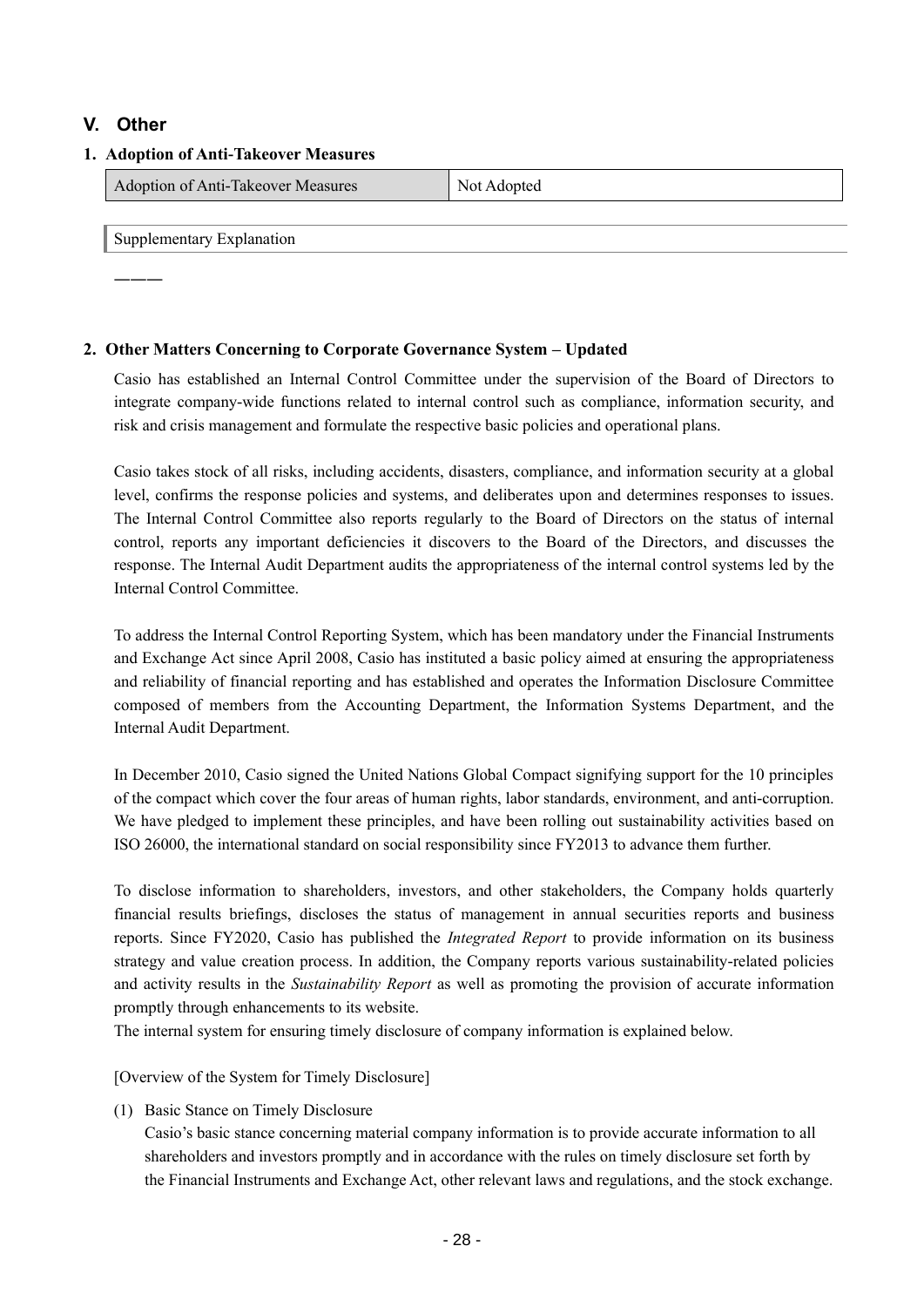We have also explicitly stated our basic stance to shareholders and other stakeholders in the Charter of Creativity for Casio, which we formulated to implement the corporate creed. We also issued the Casio Business Conduct Guidelines as the specific guidelines on ethical and legal compliance for officers and employees, based on the charter, and are working to improve compliance.

### (2) Internal System for Timely Disclosure

The Company has issued Rules on Preventing Insider Trading and has built systems for information management and timely disclosure based on these rules. All material company information is also managed by the manager responsible for management of insider information and trading (Senior General Manager of the ESG & General Affairs Department). We have established a system under which the Information Disclosure Committee promptly discloses the information required by the Financial Instruments and Exchange Act, other relevant laws and regulations, and stock exchange rules on timely disclosure. We also work to ensure that information is provided quickly and fairly through our website.

### a. Information on Decisions

Important management matters for the Company are discussed and decided at a Board of Directors meeting and important matters relating to the execution of business are discussed and decided at an executive officer meeting. When necessary, the material facts discussed and decided at each of those meetings are promptly disclosed, based on the decision by the Chair of the Information Disclosure Committee (officer responsible for finance).

### b. Information on Events

When material information on an event occurs at the Company and group subsidiaries, the department manager will notify the manager responsible for management of insider information and trading in that department, based on the Rules on Preventing Insider Trading. The system established for this specifies that the manager responsible for management of insider information and trading will confirm the accuracy of the material information, and will then report it to the president, the Board of Directors and the Chair of the Information Disclosure Committee. The procedure for prompt disclosure of the material event will then be followed, if necessary.

### c. Information on Financial Results

The financial statements and information on results prepared mainly by the Accounting Department is audited by the accounting auditor and the Audit  $\&$  Supervisory Committee, and then promptly disclosed after it is affirmed by resolution of the Board of Directors. Revisions to earnings forecasts are promptly disclosed according to the procedure for disclosure after

they are affirmed by resolution of the Board of Directors.